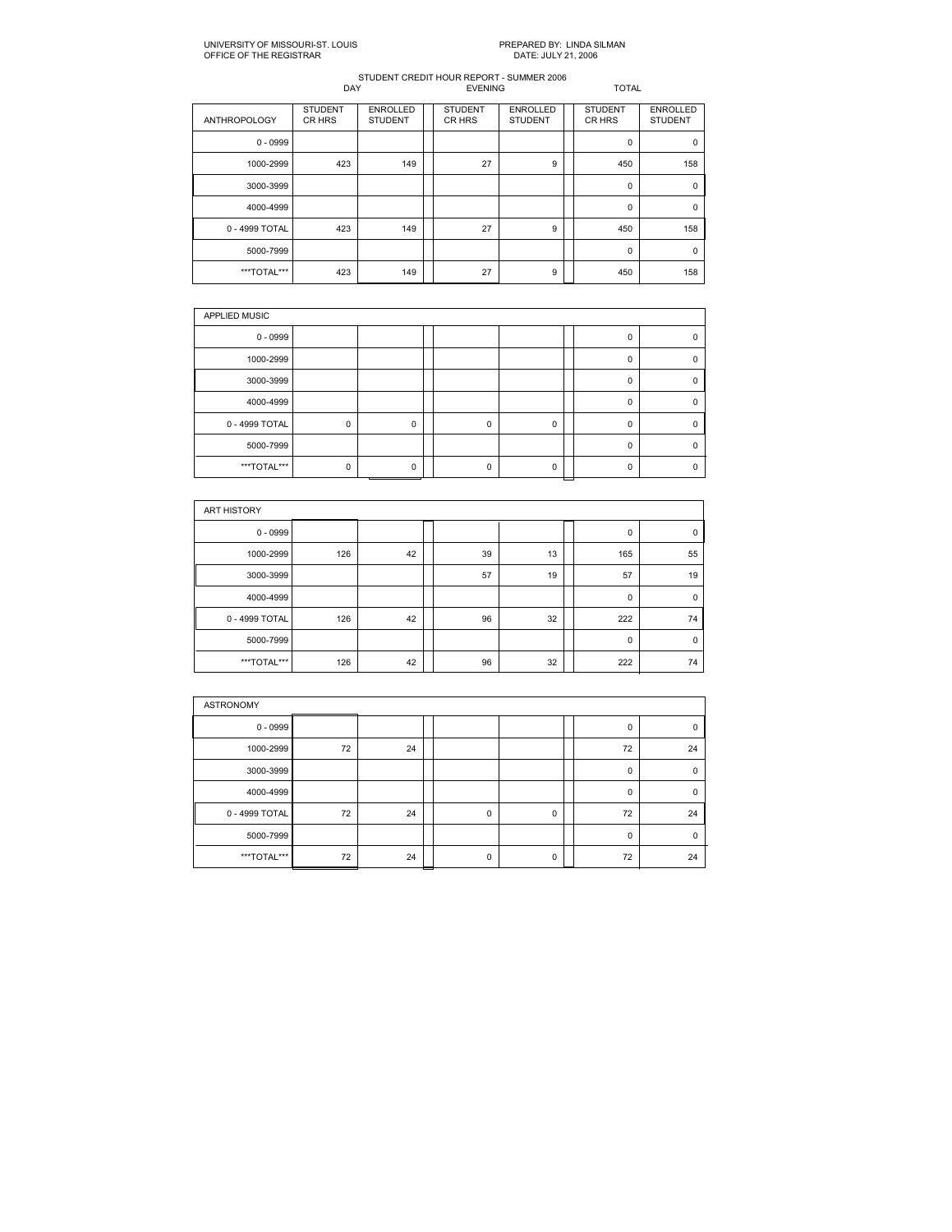STUDENT CREDIT HOUR REPORT - SUMMER 2006<br>DAY EVENING EVENING TOTAL

STUDENT ENROLLED STUDENT ENROLLED STUDENT ENROLLED CRHRS STUDENT STUDENT ATM SCIENCES 0 0999 0 0 1000-2999 | | | | | | | | | | | | 0 | 0 | 3000-3999 | | | | | | | | | | | 0 | 0 | 40004999 0 0 0 4999 TOTAL 0 0 0 0 0 0 50007999 0 0 \*\*\*TOTAL\*\*\* 0 0 0 0 0 0

| <b>BIOLOGY</b> |                |     |             |   |                |     |
|----------------|----------------|-----|-------------|---|----------------|-----|
| $0 - 0999$     |                |     |             |   | 0              | 0   |
| 1000-2999      | 653            | 213 |             |   | 653            | 213 |
| 3000-3999      | $\overline{2}$ |     |             |   | $\overline{2}$ |     |
| 4000-4999      | 65             | 25  |             |   | 65             | 25  |
| 0 - 4999 TOTAL | 720            | 239 | $\mathbf 0$ | 0 | 720            | 239 |
| 5000-7999      | 81             | 43  |             |   | 81             | 43  |
| ***TOTAL***    | 801            | 282 | $\mathbf 0$ | 0 | 801            | 282 |

| <b>CHEMISTRY</b> |     |     |     |    |     |             |
|------------------|-----|-----|-----|----|-----|-------------|
| $0 - 0999$       |     |     |     |    | 0   | 0           |
| 1000-2999        | 319 | 106 | 165 | 55 | 484 | 161         |
| 3000-3999        | 7   | 4   |     |    |     | 4           |
| 4000-4999        |     |     |     |    | 0   | $\mathbf 0$ |
| 0 - 4999 TOTAL   | 326 | 110 | 165 | 55 | 491 | 165         |
| 5000-7999        | 61  | 28  |     |    | 61  | 28          |
| ***TOTAL***      | 387 | 138 | 165 | 55 | 552 | 193         |

| <b>CHINESE</b> |             |   |          |   |          |  |
|----------------|-------------|---|----------|---|----------|--|
| $0 - 0999$     |             |   |          |   |          |  |
| 1000-2999      |             |   |          |   | 0        |  |
| 3000-3999      |             |   |          |   |          |  |
| 4000-4999      |             |   |          |   | r        |  |
| 0 - 4999 TOTAL | $\mathbf 0$ | 0 | $\Omega$ | 0 | n        |  |
| 5000-7999      |             |   |          |   | $\Omega$ |  |
| ***TOTAL***    | 0           | 0 | 0        | 0 |          |  |

|                | <b>COMPUTER SCIENCE</b> |                |  |     |    |  |             |     |  |  |  |
|----------------|-------------------------|----------------|--|-----|----|--|-------------|-----|--|--|--|
| $0 - 0999$     |                         |                |  |     |    |  | 0           | 0   |  |  |  |
| 1000-2999      |                         |                |  | 177 | 59 |  | 177         | 59  |  |  |  |
| 3000-3999      |                         |                |  |     |    |  | $\mathbf 0$ | 0   |  |  |  |
| 4000-4999      | 12                      | $\overline{4}$ |  | 75  | 25 |  | 87          | 29  |  |  |  |
| 0 - 4999 TOTAL | 12                      | $\overline{4}$ |  | 252 | 84 |  | 264         | 88  |  |  |  |
| 5000-7999      | 66                      | 22             |  |     |    |  | 66          | 22  |  |  |  |
| ***TOTAL***    | 78                      | 26             |  | 252 | 84 |  | 330         | 110 |  |  |  |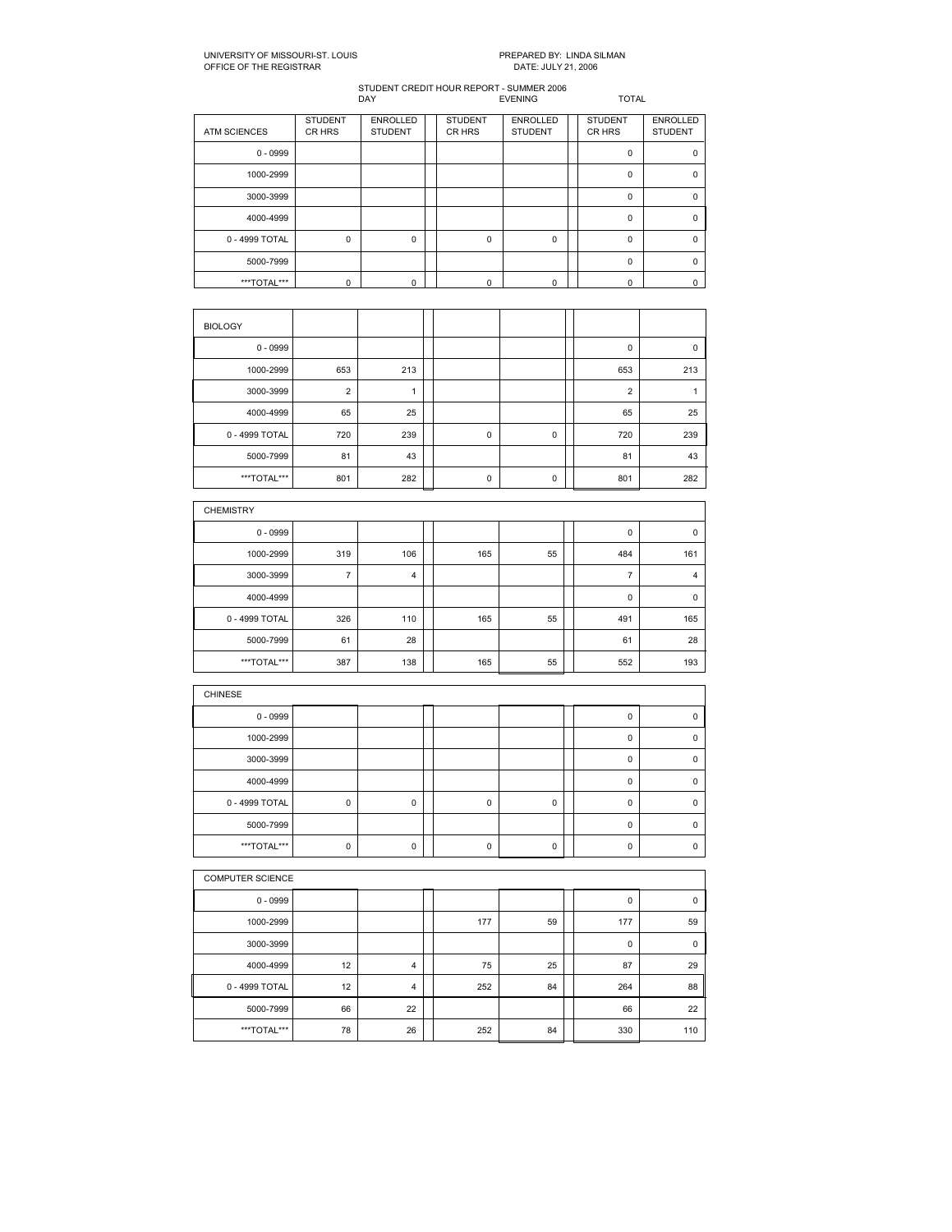| <b>COMMUNICATION</b> | <b>STUDENT</b><br>CR HRS | <b>ENROLLED</b><br><b>STUDENT</b> | <b>STUDENT</b><br>CR HRS | <b>ENROLLED</b><br><b>STUDENT</b> | <b>STUDENT</b><br>CR HRS | <b>ENROLLED</b><br><b>STUDENT</b> |
|----------------------|--------------------------|-----------------------------------|--------------------------|-----------------------------------|--------------------------|-----------------------------------|
| $0 - 0999$           |                          |                                   |                          |                                   | 0                        | $\Omega$                          |
| 1000-2999            | 759                      | 253                               | 54                       | 18                                | 813                      | 271                               |
| 3000-3999            | 153                      | 51                                |                          |                                   | 153                      | 51                                |
| 4000-4999            | 12                       | 4                                 |                          |                                   | 12                       | 4                                 |
| 0 - 4999 TOTAL       | 924                      | 308                               | 54                       | 18                                | 978                      | 326                               |
| 5000-7999            | 18                       | 6                                 |                          |                                   | 18                       | 6                                 |
| ***TOTAL***          | 942                      | 314                               | 54                       | 18                                | 996                      | 332                               |

| <b>CRIMINAL JUSTICE</b> |                |     |     |    |                |     |
|-------------------------|----------------|-----|-----|----|----------------|-----|
| $0 - 0999$              |                |     |     |    | 0              | 0   |
| 1000-2999               | 396            | 132 | 144 | 48 | 540            | 180 |
| 3000-3999               | $\overline{ }$ | 3   |     |    | $\overline{ }$ | 3   |
| 4000-4999               | 141            | 47  | 60  | 20 | 201            | 67  |
| 0 - 4999 TOTAL          | 544            | 182 | 204 | 68 | 748            | 250 |
| 5000-7999               | 12             | 5   |     |    | 12             | 5   |
| ***TOTAL***             | 556            | 187 | 204 | 68 | 760            | 255 |

| <b>ECONOMICS</b> |     |     |     |    |     |     |
|------------------|-----|-----|-----|----|-----|-----|
| $0 - 0999$       |     |     |     |    | 0   | 0   |
| 1000-2999        | 227 | 103 | 171 | 57 | 398 | 160 |
| 3000-3999        |     |     |     |    | 0   | 0   |
| 4000-4999        | 34  | 12  |     |    | 34  | 12  |
| 0 - 4999 TOTAL   | 261 | 115 | 171 | 57 | 432 | 172 |
| 5000-7999        |     |     |     |    | 0   | 0   |
| ***TOTAL***      | 261 | 115 | 171 | 57 | 432 | 172 |

| <b>ENGLISH</b> |      |     |  |     |    |  |      |             |  |  |  |
|----------------|------|-----|--|-----|----|--|------|-------------|--|--|--|
| $0 - 0999$     |      |     |  |     |    |  | 0    | $\mathbf 0$ |  |  |  |
| 1000-2999      | 264  | 88  |  |     |    |  | 264  | 88          |  |  |  |
| 3000-3999      | 603  | 201 |  | 207 | 69 |  | 810  | 270         |  |  |  |
| 4000-4999      | 54   | 18  |  |     |    |  | 54   | 18          |  |  |  |
| 0 - 4999 TOTAL | 921  | 307 |  | 207 | 69 |  | 1128 | 376         |  |  |  |
| 5000-7999      | 99   | 33  |  |     |    |  | 99   | 33          |  |  |  |
| ***TOTAL***    | 1020 | 340 |  | 207 | 69 |  | 1227 | 409         |  |  |  |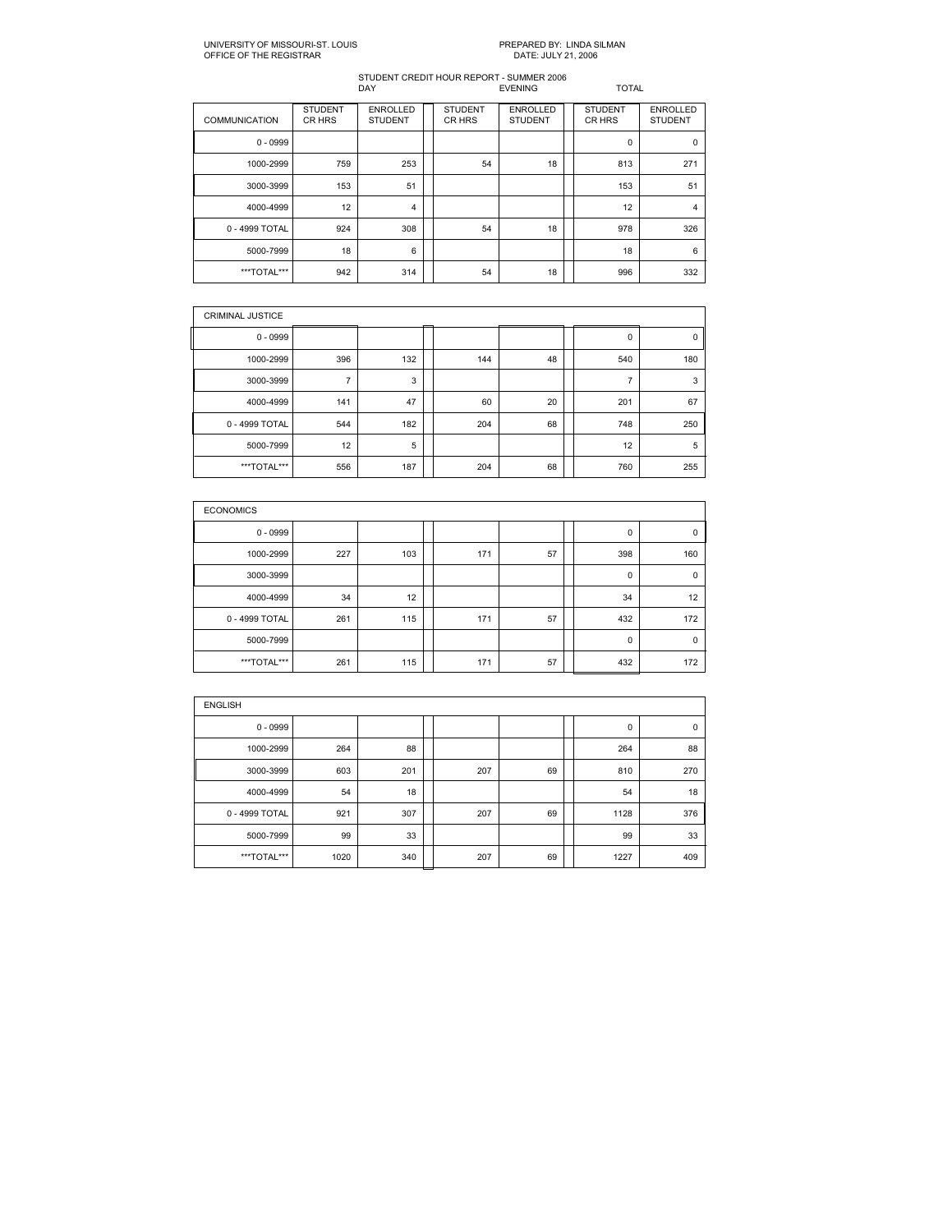| <b>ENSEMBLE</b><br>PREFORMANCE | <b>STUDENT</b><br>CR HRS | <b>ENROLLED</b><br><b>STUDENT</b> | <b>STUDENT</b><br>CR HRS | <b>ENROLLED</b><br><b>STUDENT</b> | <b>STUDENT</b><br>CR HRS | <b>ENROLLED</b><br><b>STUDENT</b> |
|--------------------------------|--------------------------|-----------------------------------|--------------------------|-----------------------------------|--------------------------|-----------------------------------|
| $0 - 0999$                     |                          |                                   |                          |                                   | $\Omega$                 | n                                 |
| 1000-2999                      |                          |                                   |                          |                                   | 0                        |                                   |
| 3000-3999                      |                          |                                   |                          |                                   | $\Omega$                 | n                                 |
| 4000-4999                      |                          |                                   |                          |                                   | 0                        |                                   |
| 0 - 4999 TOTAL                 | $\mathbf 0$              | $\mathbf 0$                       | 0                        | 0                                 | $\Omega$                 | n                                 |
| 5000-7999                      |                          |                                   |                          |                                   | $\Omega$                 | n                                 |
| ***TOTAL***                    | 0                        | 0                                 | n                        | 0                                 | $\Omega$                 |                                   |

| <b>ENGL SECOND LANGUAGE</b> |   |   |  |   |          |  |          |  |  |  |
|-----------------------------|---|---|--|---|----------|--|----------|--|--|--|
| $0 - 0999$                  |   |   |  |   |          |  |          |  |  |  |
| 1000-2999                   |   |   |  |   |          |  | $\Omega$ |  |  |  |
| 3000-3999                   |   |   |  |   |          |  | 0        |  |  |  |
| 4000-4999                   |   |   |  |   |          |  | O        |  |  |  |
| 0 - 4999 TOTAL              | 0 | 0 |  | 0 | 0        |  | $\Omega$ |  |  |  |
| 5000-7999                   |   |   |  |   |          |  | $\Omega$ |  |  |  |
| ***TOTAL***                 | 0 | 0 |  | O | $\Omega$ |  | n        |  |  |  |

| <b>FOREIGN LANGUAGE</b> |   |   |   |          |          |   |
|-------------------------|---|---|---|----------|----------|---|
| $0 - 0999$              |   |   |   |          | 0        |   |
| 1000-2999               |   |   |   |          | $\Omega$ |   |
| 3000-3999               |   |   |   |          | $\Omega$ | n |
| 4000-4999               |   |   |   |          | $\Omega$ | n |
| 0 - 4999 TOTAL          | 0 | 0 | 0 | 0        | $\Omega$ |   |
| 5000-7999               |   |   |   |          | $\Omega$ |   |
| ***TOTAL***             | O | U | n | $\Omega$ | O        |   |

| <b>FRENCH</b>  |     |    |  |             |   |  |             |          |  |  |  |
|----------------|-----|----|--|-------------|---|--|-------------|----------|--|--|--|
| $0 - 0999$     |     |    |  |             |   |  | 0           | 0        |  |  |  |
| 1000-2999      | 210 | 42 |  |             |   |  | 210         | 42       |  |  |  |
| 3000-3999      |     |    |  |             |   |  | $\mathbf 0$ | $\Omega$ |  |  |  |
| 4000-4999      |     |    |  |             |   |  | 0           | 0        |  |  |  |
| 0 - 4999 TOTAL | 210 | 42 |  | $\mathbf 0$ | 0 |  | 210         | 42       |  |  |  |
| 5000-7999      |     |    |  |             |   |  | $\mathbf 0$ | $\Omega$ |  |  |  |
| ***TOTAL***    | 210 | 42 |  | $\Omega$    | 0 |  | 210         | 42       |  |  |  |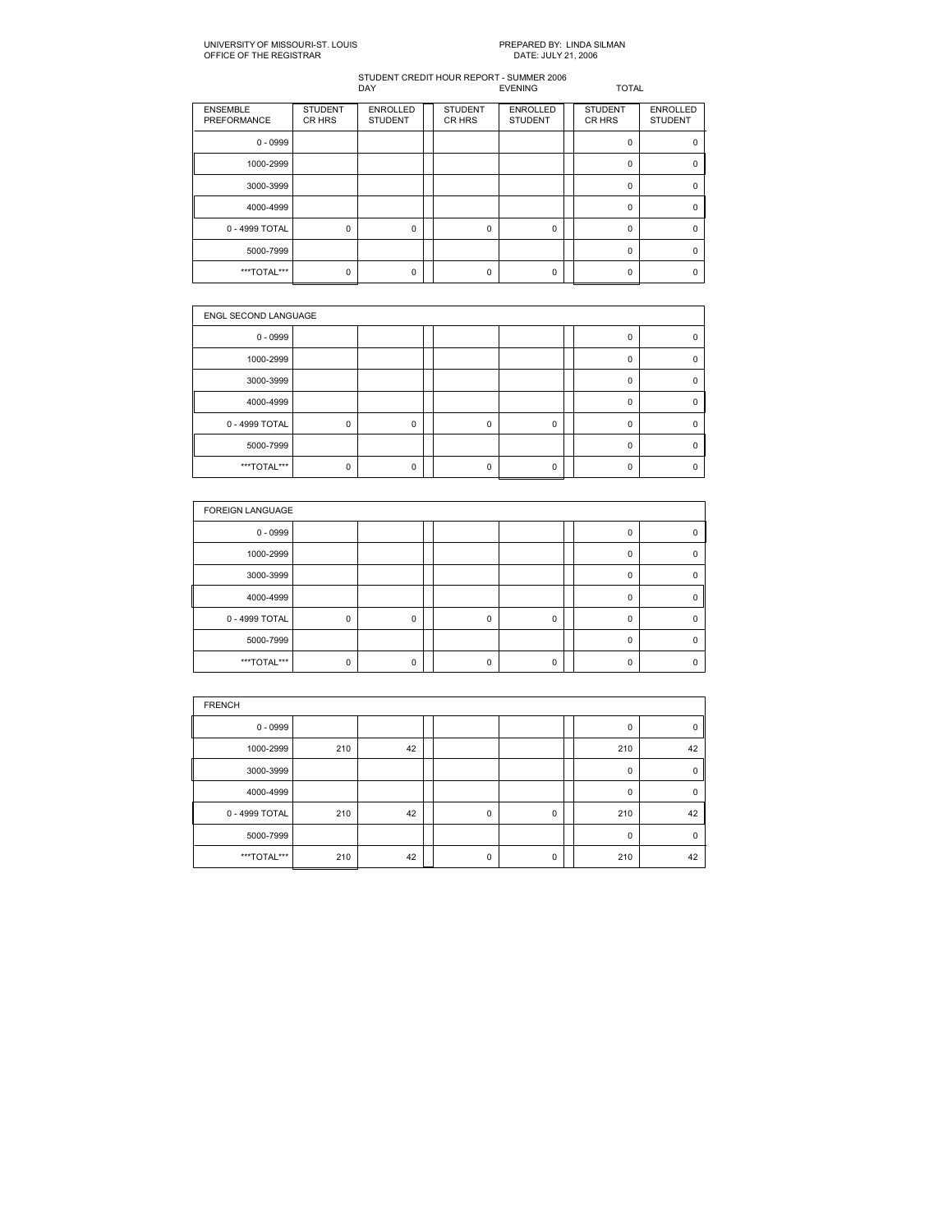| <b>GEOGRAPHY</b> | <b>STUDENT</b><br>CR HRS | <b>ENROLLED</b><br><b>STUDENT</b> | <b>STUDENT</b><br>CR HRS | <b>ENROLLED</b><br><b>STUDENT</b> | <b>STUDENT</b><br>CR HRS | <b>ENROLLED</b><br><b>STUDENT</b> |
|------------------|--------------------------|-----------------------------------|--------------------------|-----------------------------------|--------------------------|-----------------------------------|
| $0 - 0999$       |                          |                                   |                          |                                   | $\Omega$                 | $\Omega$                          |
| 1000-2999        | 63                       | 21                                |                          |                                   | 63                       | 21                                |
| 3000-3999        |                          |                                   |                          |                                   | 0                        | $\Omega$                          |
| 4000-4999        |                          |                                   |                          |                                   | 0                        | $\Omega$                          |
| 0 - 4999 TOTAL   | 63                       | 21                                | $\mathbf 0$              | 0                                 | 63                       | 21                                |
| 5000-7999        |                          |                                   |                          |                                   | $\Omega$                 | $\Omega$                          |
| ***TOTAL***      | 63                       | 21                                | 0                        | 0                                 | 63                       | 21                                |

| <b>GEOLOGY</b> |             |             |  |     |    |  |              |             |  |  |  |
|----------------|-------------|-------------|--|-----|----|--|--------------|-------------|--|--|--|
| $0 - 0999$     |             |             |  |     |    |  | $\Omega$     | $\Omega$    |  |  |  |
| 1000-2999      |             |             |  | 108 | 31 |  | 108          | 31          |  |  |  |
| 3000-3999      |             |             |  |     |    |  | $\mathbf{0}$ | $\mathbf 0$ |  |  |  |
| 4000-4999      |             |             |  |     |    |  | $\mathbf{0}$ | $\mathbf 0$ |  |  |  |
| 0 - 4999 TOTAL | 0           | $\mathbf 0$ |  | 108 | 31 |  | 108          | 31          |  |  |  |
| 5000-7999      |             |             |  |     |    |  | 0            | $\mathbf 0$ |  |  |  |
| ***TOTAL***    | $\mathbf 0$ | $\mathbf 0$ |  | 108 | 31 |  | 108          | 31          |  |  |  |

| <b>GERMAN</b>  |    |                |  |   |   |  |    |             |  |  |  |  |
|----------------|----|----------------|--|---|---|--|----|-------------|--|--|--|--|
| $0 - 0999$     |    |                |  |   |   |  | 0  | $\Omega$    |  |  |  |  |
| 1000-2999      | 35 |                |  |   |   |  | 35 |             |  |  |  |  |
| 3000-3999      |    |                |  |   |   |  | 0  | $\mathbf 0$ |  |  |  |  |
| 4000-4999      | 12 | $\overline{4}$ |  |   |   |  | 12 | 4           |  |  |  |  |
| 0 - 4999 TOTAL | 47 | 11             |  | 0 | 0 |  | 47 | 11          |  |  |  |  |
| 5000-7999      |    |                |  |   |   |  | 0  | $\mathbf 0$ |  |  |  |  |
| ***TOTAL***    | 47 | 11             |  | 0 | 0 |  | 47 | 11          |  |  |  |  |

| <b>GREEK ANC/MODERN</b> |   |          |  |          |          |  |          |   |  |  |
|-------------------------|---|----------|--|----------|----------|--|----------|---|--|--|
| $0 - 0999$              |   |          |  |          |          |  |          |   |  |  |
| 1000-2999               |   |          |  |          |          |  | n        | 0 |  |  |
| 3000-3999               |   |          |  |          |          |  |          | 0 |  |  |
| 4000-4999               |   |          |  |          |          |  | n        | 0 |  |  |
| 0 - 4999 TOTAL          | 0 | $\Omega$ |  | $\Omega$ | $\Omega$ |  | $\Omega$ | n |  |  |
| 5000-7999               |   |          |  |          |          |  | O        | O |  |  |
| ***TOTAL***             | 0 | 0        |  |          | $\Omega$ |  |          |   |  |  |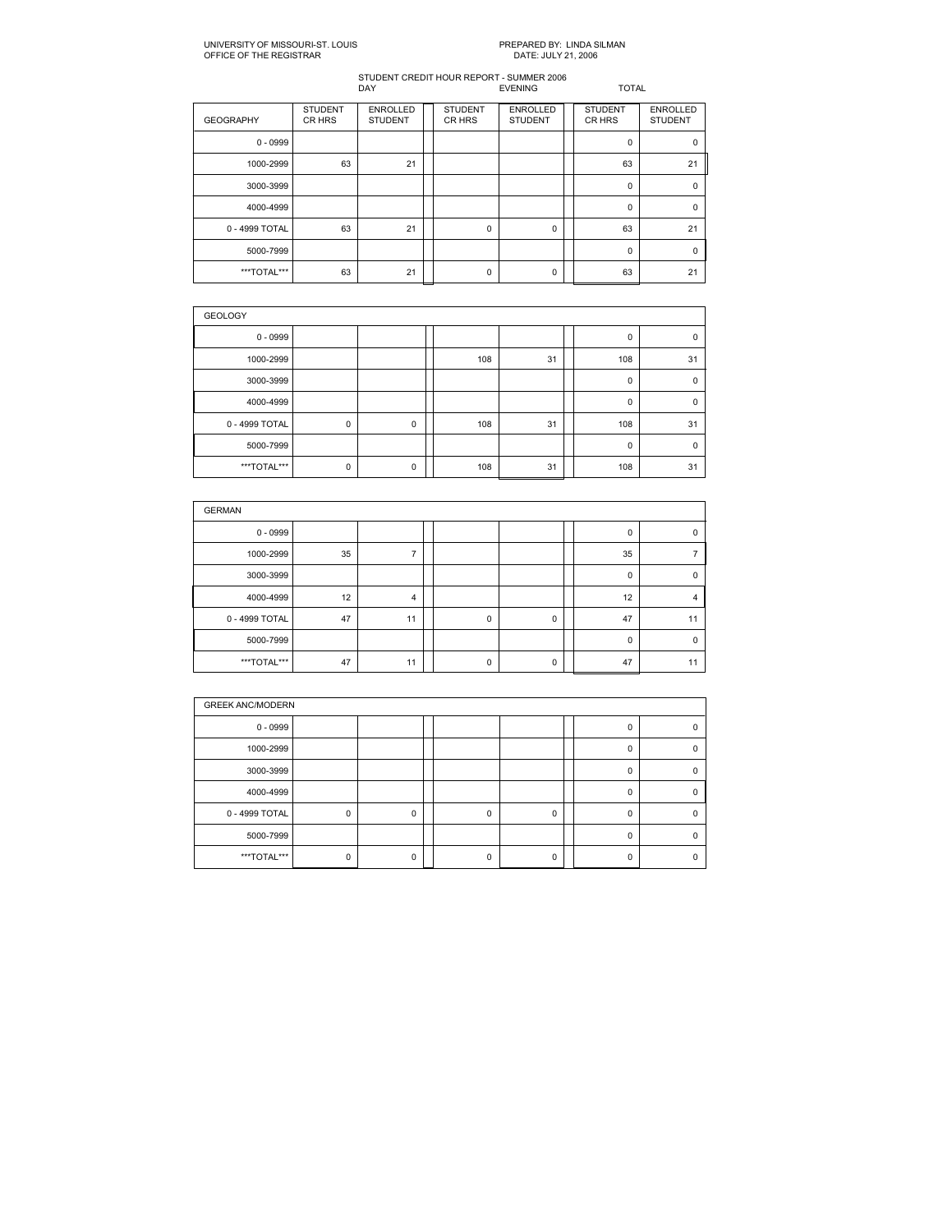| <b>HISTORY</b> | <b>STUDENT</b><br>CR HRS | <b>ENROLLED</b><br><b>STUDENT</b> | <b>STUDENT</b><br>CR HRS | <b>ENROLLED</b><br><b>STUDENT</b> | <b>STUDENT</b><br>CR HRS | <b>ENROLLED</b><br><b>STUDENT</b> |
|----------------|--------------------------|-----------------------------------|--------------------------|-----------------------------------|--------------------------|-----------------------------------|
| $0 - 0999$     |                          |                                   |                          |                                   | 0                        | $\mathbf 0$                       |
| 1000-2999      | 267                      | 89                                | 54                       | 18                                | 321                      | 107                               |
| 3000-3999      | 246                      | 82                                |                          |                                   | 246                      | 82                                |
| 4000-4999      | 20                       | 8                                 |                          |                                   | 20                       | 8                                 |
| 0 - 4999 TOTAL | 533                      | 179                               | 54                       | 18                                | 587                      | 197                               |
| 5000-7999      | 137                      | 39                                |                          |                                   | 137                      | 39                                |
| ***TOTAL***    | 670                      | 218                               | 54                       | 18                                | 724                      | 236                               |

| <b>HONORS</b>  |    |                |  |             |   |  |    |          |  |  |  |
|----------------|----|----------------|--|-------------|---|--|----|----------|--|--|--|
| $0 - 0999$     |    |                |  |             |   |  | 0  | $\Omega$ |  |  |  |
| 1000-2999      |    |                |  |             |   |  | 0  | 0        |  |  |  |
| 3000-3999      | 12 | $\overline{4}$ |  |             |   |  | 12 | 4        |  |  |  |
| 4000-4999      | 32 | 16             |  |             |   |  | 32 | 16       |  |  |  |
| 0 - 4999 TOTAL | 44 | 20             |  | $\mathbf 0$ | 0 |  | 44 | 20       |  |  |  |
| 5000-7999      |    |                |  |             |   |  | 0  | $\Omega$ |  |  |  |
| ***TOTAL***    | 44 | 20             |  | 0           | 0 |  | 44 | 20       |  |  |  |

| <b>INTERDISCIPLINARY</b> |          |   |   |          |   |   |
|--------------------------|----------|---|---|----------|---|---|
| $0 - 0999$               |          |   |   |          |   |   |
| 1000-2999                |          |   |   |          | 0 |   |
| 3000-3999                |          |   |   |          | 0 | n |
| 4000-4999                |          |   |   |          | 0 |   |
| 0 - 4999 TOTAL           | 0        | 0 | 0 | 0        | 0 |   |
| 5000-7999                |          |   |   |          | n |   |
| ***TOTAL***              | $\Omega$ | 0 | O | $\Omega$ | n |   |

| <b>ITALIAN</b> |          |   |          |          |          |   |
|----------------|----------|---|----------|----------|----------|---|
| $0 - 0999$     |          |   |          |          | 0        |   |
| 1000-2999      |          |   |          |          | $\Omega$ |   |
| 3000-3999      |          |   |          |          | $\Omega$ | n |
| 4000-4999      |          |   |          |          | $\Omega$ |   |
| 0 - 4999 TOTAL | $\Omega$ | 0 | $\Omega$ | 0        | $\Omega$ |   |
| 5000-7999      |          |   |          |          | $\Omega$ |   |
| ***TOTAL***    | $\Omega$ | 0 | U        | $\Omega$ | $\Omega$ |   |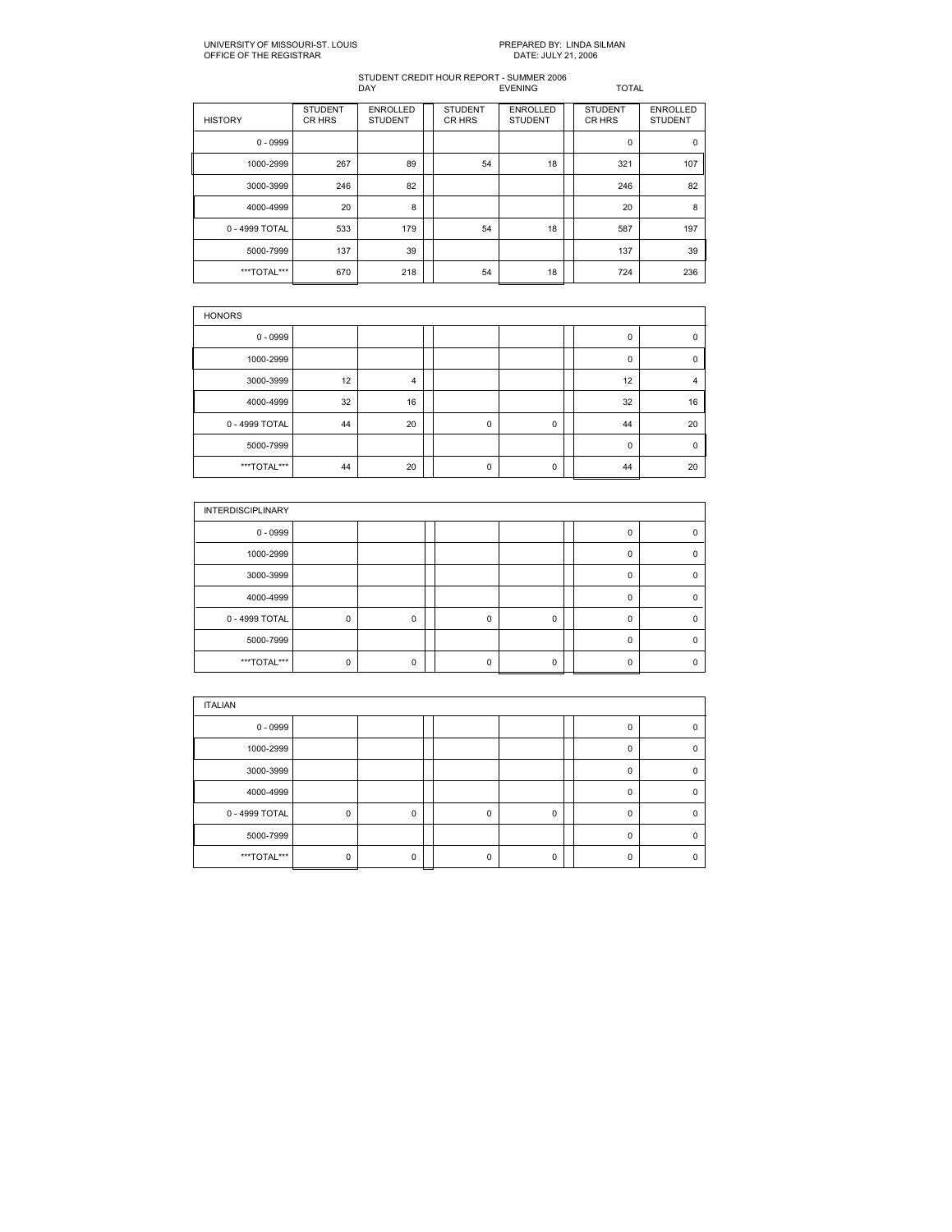| <b>JAPANESE</b> | <b>STUDENT</b><br>CR HRS | <b>ENROLLED</b><br><b>STUDENT</b> | <b>STUDENT</b><br>CR HRS | <b>ENROLLED</b><br><b>STUDENT</b> | <b>STUDENT</b><br>CR HRS | <b>ENROLLED</b><br><b>STUDENT</b> |
|-----------------|--------------------------|-----------------------------------|--------------------------|-----------------------------------|--------------------------|-----------------------------------|
| $0 - 0999$      |                          |                                   |                          |                                   | $\Omega$                 | $\Omega$                          |
| 1000-2999       | 39                       | 14                                |                          |                                   | 39                       | 14                                |
| 3000-3999       |                          |                                   |                          |                                   |                          |                                   |
| 4000-4999       |                          |                                   |                          |                                   | $\Omega$                 | $\Omega$                          |
| 0 - 4999 TOTAL  | 40                       | 15                                | $\mathbf 0$              | 0                                 | 40                       | 15                                |
| 5000-7999       |                          |                                   |                          |                                   | $\Omega$                 | $\Omega$                          |
| ***TOTAL***     | 40                       | 15                                | 0                        | 0                                 | 40                       | 15                                |

| LATIN          |          |          |  |          |          |  |          |  |  |  |  |
|----------------|----------|----------|--|----------|----------|--|----------|--|--|--|--|
| $0 - 0999$     |          |          |  |          |          |  | 0        |  |  |  |  |
| 1000-2999      |          |          |  |          |          |  | 0        |  |  |  |  |
| 3000-3999      |          |          |  |          |          |  | $\Omega$ |  |  |  |  |
| 4000-4999      |          |          |  |          |          |  | $\Omega$ |  |  |  |  |
| 0 - 4999 TOTAL | 0        | 0        |  | 0        | 0        |  | 0        |  |  |  |  |
| 5000-7999      |          |          |  |          |          |  | $\Omega$ |  |  |  |  |
| ***TOTAL***    | $\Omega$ | $\Omega$ |  | $\Omega$ | $\Omega$ |  | O        |  |  |  |  |

| <b>MATHEMATICS</b> |     |     |  |      |     |  |      |     |  |  |  |
|--------------------|-----|-----|--|------|-----|--|------|-----|--|--|--|
| $0 - 0999$         | 60  | 20  |  | 18   | 6   |  | 78   | 26  |  |  |  |
| 1000-2999          | 570 | 166 |  | 946  | 306 |  | 1516 | 472 |  |  |  |
| 3000-3999          |     |     |  | 36   | 12  |  | 36   | 12  |  |  |  |
| 4000-4999          | 10  | 4   |  | 153  | 51  |  | 163  | 55  |  |  |  |
| 0 - 4999 TOTAL     | 640 | 190 |  | 1153 | 375 |  | 1793 | 565 |  |  |  |
| 5000-7999          | 60  | 21  |  |      |     |  | 60   | 21  |  |  |  |
| ***TOTAL***        | 700 | 211 |  | 1153 | 375 |  | 1853 | 586 |  |  |  |

| <b>MEDIA</b>   |     |     |  |             |   |  |             |             |  |  |
|----------------|-----|-----|--|-------------|---|--|-------------|-------------|--|--|
| $0 - 0999$     |     |     |  |             |   |  | $\mathbf 0$ | 0           |  |  |
| 1000-2999      | 222 | 74  |  |             |   |  | 222         | 74          |  |  |
| 3000-3999      | 132 | 37  |  |             |   |  | 132         | 37          |  |  |
| 4000-4999      |     |     |  |             |   |  | $\mathbf 0$ | $\mathbf 0$ |  |  |
| 0 - 4999 TOTAL | 354 | 111 |  | $\mathbf 0$ | 0 |  | 354         | 111         |  |  |
| 5000-7999      |     |     |  |             |   |  | $\mathbf 0$ | $\mathbf 0$ |  |  |
| ***TOTAL***    | 354 | 111 |  | $\mathbf 0$ | 0 |  | 354         | 111         |  |  |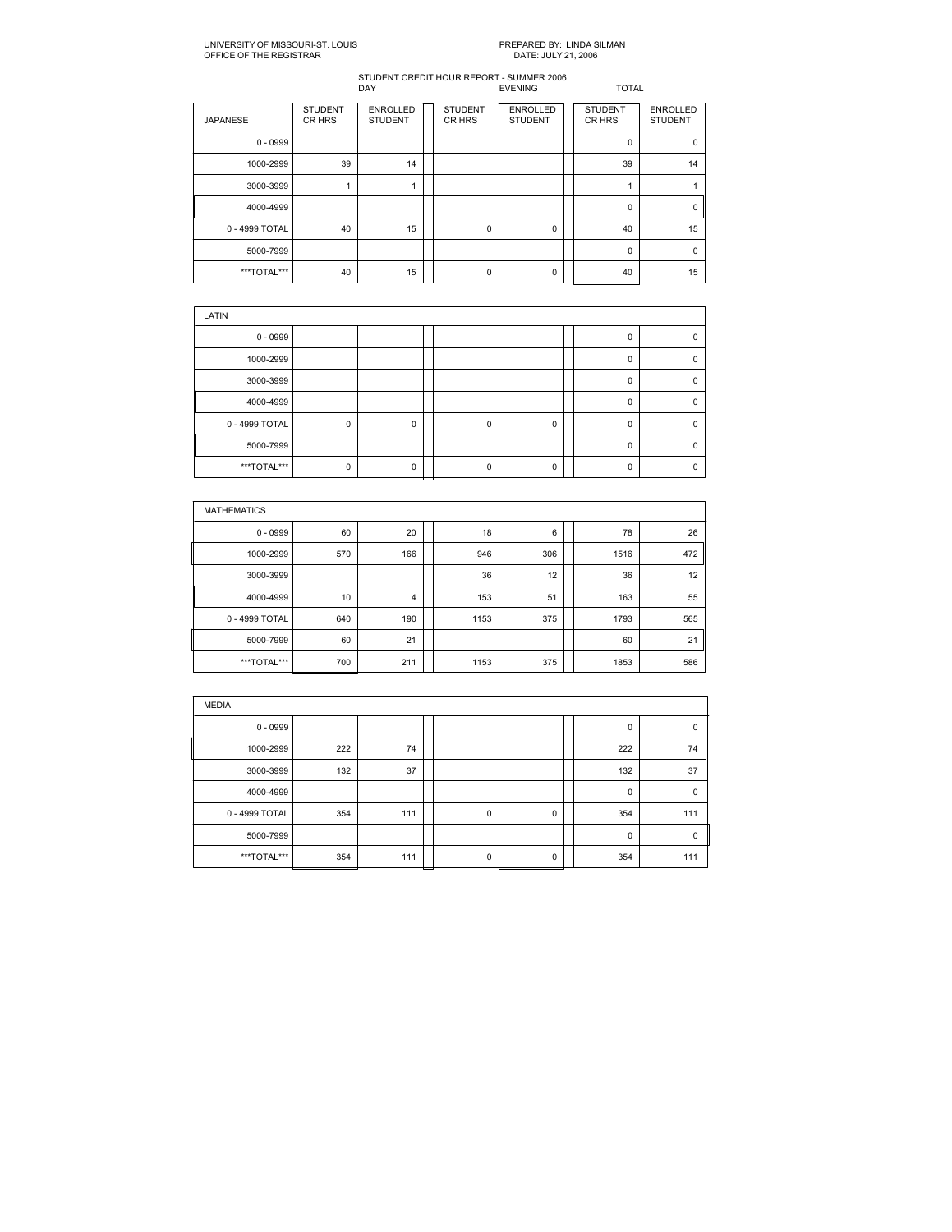| <b>MUSIC EDUC</b> | <b>STUDENT</b><br>CR HRS | <b>ENROLLED</b><br><b>STUDENT</b> | <b>STUDENT</b><br>CR HRS | <b>ENROLLED</b><br><b>STUDENT</b> | <b>STUDENT</b><br>CR HRS | <b>ENROLLED</b><br><b>STUDENT</b> |
|-------------------|--------------------------|-----------------------------------|--------------------------|-----------------------------------|--------------------------|-----------------------------------|
| $0 - 0999$        |                          |                                   |                          |                                   | 0                        | $\Omega$                          |
| 1000-2999         |                          |                                   |                          |                                   | 0                        | $\mathbf 0$                       |
| 3000-3999         | 123                      | 41                                |                          |                                   | 123                      | 41                                |
| 4000-4999         |                          |                                   |                          |                                   | 0                        | $\Omega$                          |
| 0 - 4999 TOTAL    | 123                      | 41                                | 0                        | 0                                 | 123                      | 41                                |
| 5000-7999         | 40                       | 14                                |                          |                                   | 40                       | 14                                |
| ***TOTAL***       | 163                      | 55                                | $\mathbf 0$              | 0                                 | 163                      | 55                                |

| <b>MUSIC HISTORY</b> |    |    |  |    |    |  |              |             |  |  |
|----------------------|----|----|--|----|----|--|--------------|-------------|--|--|
| $0 - 0999$           |    |    |  |    |    |  | $\Omega$     | $\Omega$    |  |  |
| 1000-2999            | 54 | 18 |  | 36 | 12 |  | 90           | 30          |  |  |
| 3000-3999            |    |    |  |    |    |  | 0            | $\mathbf 0$ |  |  |
| 4000-4999            |    |    |  |    |    |  | $\Omega$     | $\Omega$    |  |  |
| 0 - 4999 TOTAL       | 54 | 18 |  | 36 | 12 |  | 90           | 30          |  |  |
| 5000-7999            |    |    |  |    |    |  | $\mathbf{0}$ | $\mathbf 0$ |  |  |
| ***TOTAL***          | 54 | 18 |  | 36 | 12 |  | 90           | 30          |  |  |

| PEDAGOGY       |             |   |  |   |          |  |          |   |  |  |  |
|----------------|-------------|---|--|---|----------|--|----------|---|--|--|--|
| $0 - 0999$     |             |   |  |   |          |  | 0        |   |  |  |  |
| 1000-2999      |             |   |  |   |          |  | 0        |   |  |  |  |
| 3000-3999      |             |   |  |   |          |  | $\Omega$ | n |  |  |  |
| 4000-4999      |             |   |  |   |          |  | $\Omega$ | n |  |  |  |
| 0 - 4999 TOTAL | $\mathbf 0$ | 0 |  | 0 | 0        |  | 0        |   |  |  |  |
| 5000-7999      |             |   |  |   |          |  | $\Omega$ |   |  |  |  |
| ***TOTAL***    | $\Omega$    | 0 |  | O | $\Omega$ |  | n        |   |  |  |  |

| PHILOSOPHY     |     |     |  |     |    |  |     |             |  |  |  |
|----------------|-----|-----|--|-----|----|--|-----|-------------|--|--|--|
| $0 - 0999$     |     |     |  |     |    |  | 0   | $\mathbf 0$ |  |  |  |
| 1000-2999      | 327 | 109 |  | 177 | 59 |  | 504 | 168         |  |  |  |
| 3000-3999      | 60  | 20  |  | 39  | 13 |  | 99  | 33          |  |  |  |
| 4000-4999      | 9   | 3   |  | 24  | 8  |  | 33  | 11          |  |  |  |
| 0 - 4999 TOTAL | 396 | 132 |  | 240 | 80 |  | 636 | 212         |  |  |  |
| 5000-7999      | 57  | 19  |  |     |    |  | 57  | 19          |  |  |  |
| ***TOTAL***    | 453 | 151 |  | 240 | 80 |  | 693 | 231         |  |  |  |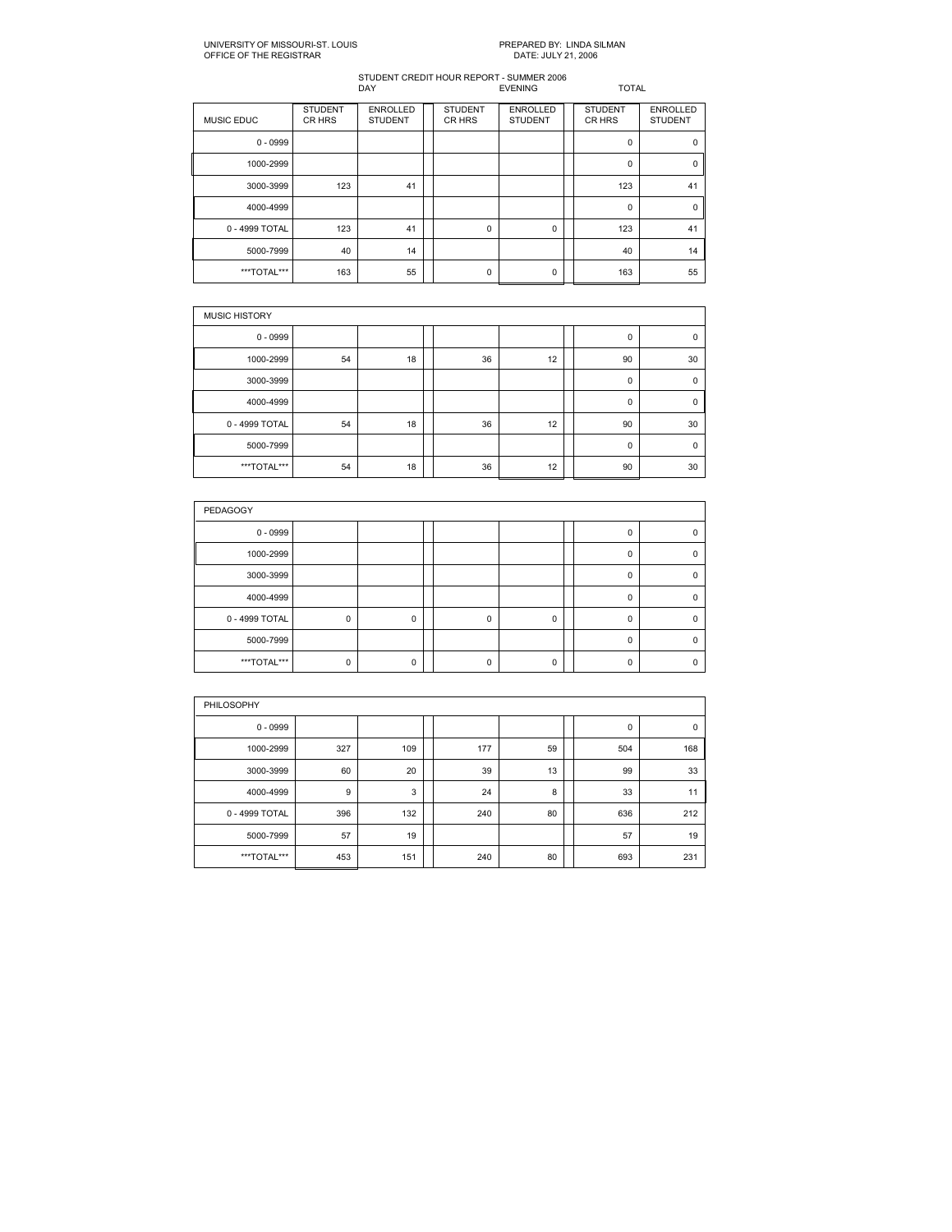| <b>PHYSICS</b> | <b>STUDENT</b><br>CR HRS | <b>ENROLLED</b><br><b>STUDENT</b> | <b>STUDENT</b><br>CR HRS | <b>ENROLLED</b><br><b>STUDENT</b> | <b>STUDENT</b><br>CR HRS | <b>ENROLLED</b><br><b>STUDENT</b> |
|----------------|--------------------------|-----------------------------------|--------------------------|-----------------------------------|--------------------------|-----------------------------------|
| $0 - 0999$     |                          |                                   |                          |                                   | 0                        | $\Omega$                          |
| 1000-2999      | 681                      | 176                               |                          |                                   | 681                      | 176                               |
| 3000-3999      | 6                        | 4                                 |                          |                                   | 6                        | 4                                 |
| 4000-4999      | 3                        |                                   |                          |                                   | 3                        |                                   |
| 0 - 4999 TOTAL | 690                      | 181                               | 0                        | 0                                 | 690                      | 181                               |
| 5000-7999      | 45                       | 13                                |                          |                                   | 45                       | 13                                |
| ***TOTAL***    | 735                      | 194                               | $\Omega$                 | 0                                 | 735                      | 194                               |

| POLITICAL SCIENCE |     |    |     |    |     |             |
|-------------------|-----|----|-----|----|-----|-------------|
| $0 - 0999$        |     |    |     |    | 0   | 0           |
| 1000-2999         | 201 | 67 | 99  | 33 | 300 | 100         |
| 3000-3999         | 59  | 20 | 36  | 12 | 95  | 32          |
| 4000-4999         |     |    |     |    | 0   | $\mathbf 0$ |
| 0 - 4999 TOTAL    | 260 | 87 | 135 | 45 | 395 | 132         |
| 5000-7999         | 24  | 8  |     |    | 24  | 8           |
| ***TOTAL***       | 284 | 95 | 135 | 45 | 419 | 140         |

| <b>PRACTICUM</b> |    |                |  |   |          |  |          |   |  |  |  |
|------------------|----|----------------|--|---|----------|--|----------|---|--|--|--|
| $0 - 0999$       |    |                |  |   |          |  | 0        |   |  |  |  |
| 1000-2999        |    |                |  |   |          |  | $\Omega$ |   |  |  |  |
| 3000-3999        |    |                |  |   |          |  | $\Omega$ | n |  |  |  |
| 4000-4999        | 6  | $\mathcal{P}$  |  |   |          |  | 6        |   |  |  |  |
| 0 - 4999 TOTAL   | 6  | $\overline{2}$ |  | 0 | 0        |  | 6        |   |  |  |  |
| 5000-7999        | 21 |                |  |   |          |  | 21       |   |  |  |  |
| ***TOTAL***      | 27 | 9              |  | O | $\Omega$ |  | 27       | 9 |  |  |  |

| <b>PSYCHOLOGY</b> |      |     |  |     |    |  |      |             |  |  |  |
|-------------------|------|-----|--|-----|----|--|------|-------------|--|--|--|
| $0 - 0999$        |      |     |  |     |    |  | 0    | $\mathbf 0$ |  |  |  |
| 1000-2999         | 947  | 308 |  |     |    |  | 947  | 308         |  |  |  |
| 3000-3999         | 77   | 31  |  | 129 | 43 |  | 206  | 74          |  |  |  |
| 4000-4999         | 24   | 8   |  | 66  | 22 |  | 90   | 30          |  |  |  |
| 0 - 4999 TOTAL    | 1048 | 347 |  | 195 | 65 |  | 1243 | 412         |  |  |  |
| 5000-7999         | 73   | 57  |  |     |    |  | 73   | 57          |  |  |  |
| ***TOTAL***       | 1121 | 404 |  | 195 | 65 |  | 1316 | 469         |  |  |  |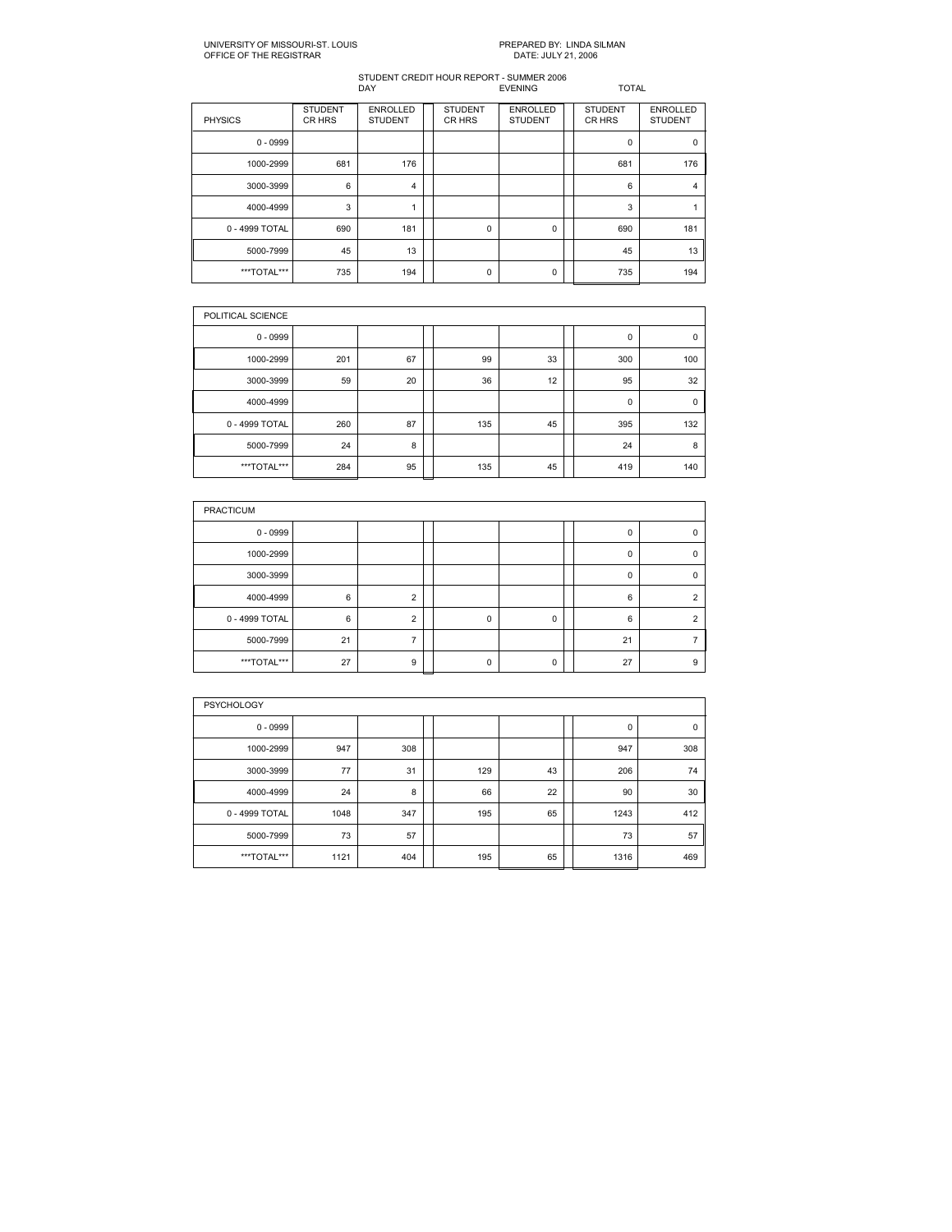| SCHOOL OF<br>SOCIAL WELFARE |                          | STUDENT CREDIT HOUR REPORT - SUMMER 2006<br><b>DAY</b><br><b>EVENING</b> |  |                          |                                   |  | <b>TOTAL</b>             |                                   |  |
|-----------------------------|--------------------------|--------------------------------------------------------------------------|--|--------------------------|-----------------------------------|--|--------------------------|-----------------------------------|--|
| <b>SOCIAL WORK</b>          | <b>STUDENT</b><br>CR HRS | <b>ENROLLED</b><br><b>STUDENT</b>                                        |  | <b>STUDENT</b><br>CR HRS | <b>ENROLLED</b><br><b>STUDENT</b> |  | <b>STUDENT</b><br>CR HRS | <b>ENROLLED</b><br><b>STUDENT</b> |  |
| $0 - 0999$                  |                          |                                                                          |  |                          |                                   |  | $\Omega$                 | 0                                 |  |
| 1000-2999                   | 9                        | 3                                                                        |  |                          |                                   |  | 9                        | 3                                 |  |
| 3000-3999                   | 12                       | $\overline{\mathbf{4}}$                                                  |  | 27                       | 9                                 |  | 39                       | 13                                |  |
| 4000-4999                   | 36                       | 12                                                                       |  | 241                      | 80                                |  | 277                      | 92                                |  |
| 0 - 4999 TOTAL              | 57                       | 19                                                                       |  | 268                      | 89                                |  | 325                      | 108                               |  |
| 5000-7999                   | 208                      | 61                                                                       |  |                          |                                   |  | 208                      | 61                                |  |
| ***TOTAL***                 | 265                      | 80                                                                       |  | 268                      | 89                                |  | 533                      | 169                               |  |

| <b>SOCIOLOGY</b> |     |     |  |    |    |  |     |             |  |  |  |  |
|------------------|-----|-----|--|----|----|--|-----|-------------|--|--|--|--|
| $0 - 0999$       |     |     |  |    |    |  | 0   | $\mathbf 0$ |  |  |  |  |
| 1000-2999        | 255 | 85  |  | 75 | 25 |  | 330 | 110         |  |  |  |  |
| 3000-3999        | 54  | 18  |  |    |    |  | 54  | 18          |  |  |  |  |
| 4000-4999        | 61  | 20  |  | 3  | и  |  | 64  | 21          |  |  |  |  |
| 0 - 4999 TOTAL   | 370 | 123 |  | 78 | 26 |  | 448 | 149         |  |  |  |  |
| 5000-7999        | 12  | 3   |  |    |    |  | 12  | 3           |  |  |  |  |
| ***TOTAL***      | 382 | 126 |  | 78 | 26 |  | 460 | 152         |  |  |  |  |

| <b>SPANISH</b> |     |     |  |     |    |  |             |              |  |  |  |  |
|----------------|-----|-----|--|-----|----|--|-------------|--------------|--|--|--|--|
| $0 - 0999$     |     |     |  |     |    |  | 0           | 0            |  |  |  |  |
| 1000-2999      | 414 | 110 |  | 305 | 61 |  | 719         | 171          |  |  |  |  |
| 3000-3999      |     |     |  |     |    |  | $\mathbf 0$ | $\mathbf{0}$ |  |  |  |  |
| 4000-4999      |     |     |  |     |    |  | 0           | $\mathbf{0}$ |  |  |  |  |
| 0 - 4999 TOTAL | 414 | 110 |  | 305 | 61 |  | 719         | 171          |  |  |  |  |
| 5000-7999      |     |     |  |     |    |  | $\Omega$    | $\mathbf{0}$ |  |  |  |  |
| ***TOTAL***    | 414 | 110 |  | 305 | 61 |  | 719         | 171          |  |  |  |  |

| <b>STUDIO ART</b> |     |    |  |    |    |  |             |             |  |  |  |  |
|-------------------|-----|----|--|----|----|--|-------------|-------------|--|--|--|--|
| $0 - 0999$        |     |    |  |    |    |  | 0           | 0           |  |  |  |  |
| 1000-2999         | 186 | 62 |  | 33 | 11 |  | 219         | 73          |  |  |  |  |
| 3000-3999         | 42  | 14 |  | 27 | 9  |  | 69          | 23          |  |  |  |  |
| 4000-4999         |     |    |  |    |    |  | $\mathbf 0$ | $\mathbf 0$ |  |  |  |  |
| 0 - 4999 TOTAL    | 228 | 76 |  | 60 | 20 |  | 288         | 96          |  |  |  |  |
| 5000-7999         |     |    |  |    |    |  | $\mathbf 0$ | $\Omega$    |  |  |  |  |
| ***TOTAL***       | 228 | 76 |  | 60 | 20 |  | 288         | 96          |  |  |  |  |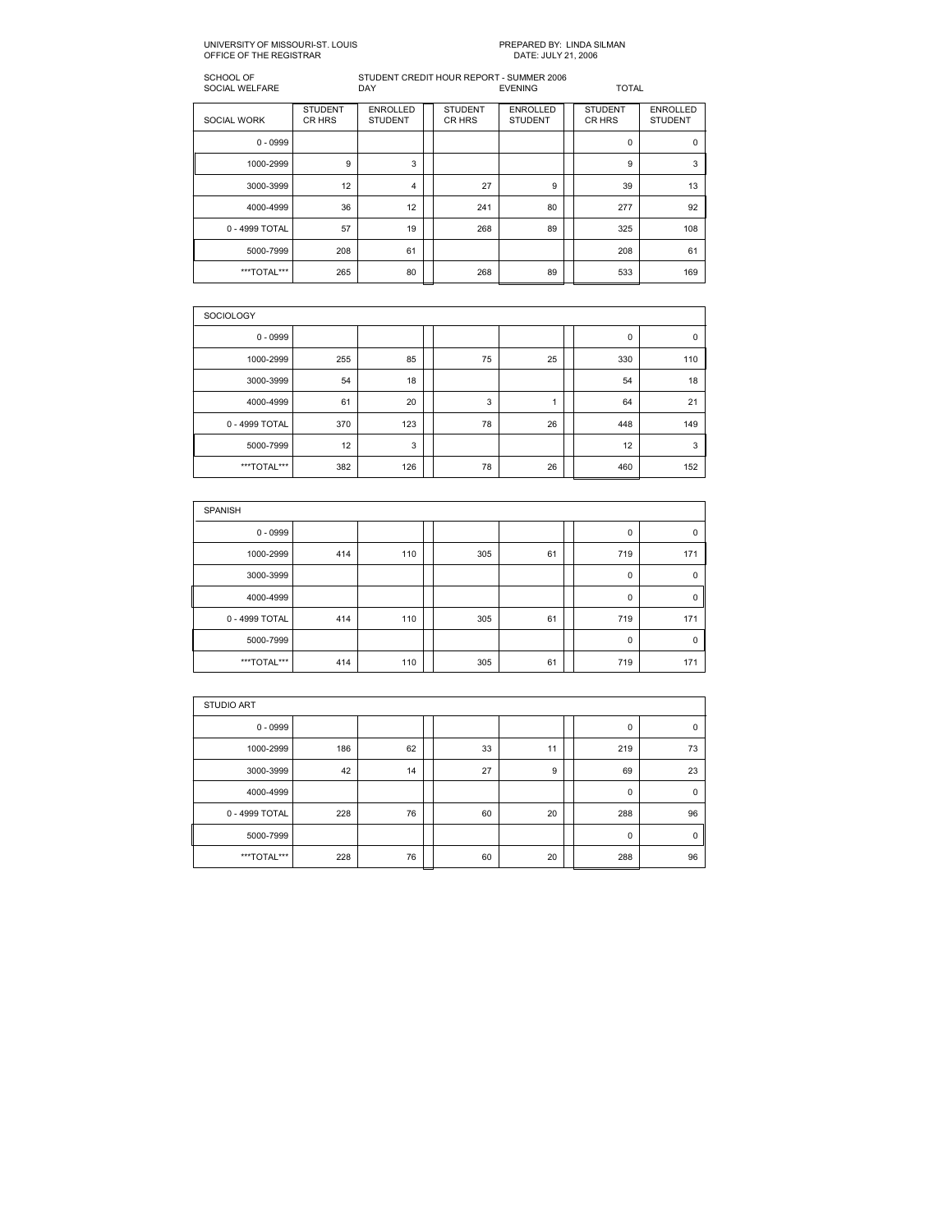| <b>THEATRE</b> | <b>STUDENT</b><br>CR HRS | <b>ENROLLED</b><br><b>STUDENT</b> | <b>STUDENT</b><br>CR HRS | <b>ENROLLED</b><br><b>STUDENT</b> | <b>STUDENT</b><br>CR HRS | <b>ENROLLED</b><br><b>STUDENT</b> |
|----------------|--------------------------|-----------------------------------|--------------------------|-----------------------------------|--------------------------|-----------------------------------|
| $0 - 0999$     |                          |                                   |                          |                                   | $\Omega$                 |                                   |
| 1000-2999      |                          |                                   |                          |                                   | 0                        |                                   |
| 3000-3999      |                          |                                   |                          |                                   | $\Omega$                 |                                   |
| 4000-4999      |                          |                                   |                          |                                   | $\Omega$                 | $\Omega$                          |
| 0 - 4999 TOTAL | 0                        | 0                                 | 0                        | 0                                 | $\Omega$                 | n                                 |
| 5000-7999      |                          |                                   |                          |                                   | $\Omega$                 | O                                 |
| ***TOTAL***    | 0                        | 0                                 | O                        | $\Omega$                          | O                        |                                   |

|                | THEATER AND DANCE |    |  |   |   |  |          |          |  |  |  |  |
|----------------|-------------------|----|--|---|---|--|----------|----------|--|--|--|--|
| $0 - 0999$     |                   |    |  |   |   |  | 0        | $\Omega$ |  |  |  |  |
| 1000-2999      | 62                | 24 |  |   |   |  | 62       | 24       |  |  |  |  |
| 3000-3999      | 8                 | 3  |  |   |   |  | 8        | 3        |  |  |  |  |
| 4000-4999      | 3                 |    |  |   |   |  | 3        |          |  |  |  |  |
| 0 - 4999 TOTAL | 73                | 28 |  | 0 | 0 |  | 73       | 28       |  |  |  |  |
| 5000-7999      |                   |    |  |   |   |  | $\Omega$ | ſ        |  |  |  |  |
| ***TOTAL***    | 73                | 28 |  | 0 | 0 |  | 73       | 28       |  |  |  |  |

| THEORY & COMP  |                |  |  |   |          |  |          |  |  |  |  |  |
|----------------|----------------|--|--|---|----------|--|----------|--|--|--|--|--|
| $0 - 0999$     |                |  |  |   |          |  |          |  |  |  |  |  |
| 1000-2999      |                |  |  |   |          |  | n        |  |  |  |  |  |
| 3000-3999      |                |  |  |   |          |  | $\Omega$ |  |  |  |  |  |
| 4000-4999      | $\overline{2}$ |  |  |   |          |  | $\Omega$ |  |  |  |  |  |
| 0 - 4999 TOTAL | $\overline{2}$ |  |  | 0 | 0        |  | $\sim$   |  |  |  |  |  |
| 5000-7999      |                |  |  |   |          |  | $\Omega$ |  |  |  |  |  |
| ***TOTAL***    | ◠              |  |  | U | $\Omega$ |  | c        |  |  |  |  |  |

|                | WMN GENDER STUDIES |    |  |    |   |  |    |          |  |  |  |  |
|----------------|--------------------|----|--|----|---|--|----|----------|--|--|--|--|
| $0 - 0999$     |                    |    |  |    |   |  | 0  | 0        |  |  |  |  |
| 1000-2999      | 66                 | 22 |  | 18 | 6 |  | 84 | 28       |  |  |  |  |
| 3000-3999      |                    |    |  |    |   |  | 0  | $\Omega$ |  |  |  |  |
| 4000-4999      |                    |    |  |    |   |  |    |          |  |  |  |  |
| 0 - 4999 TOTAL | 67                 | 23 |  | 18 | 6 |  | 85 | 29       |  |  |  |  |
| 5000-7999      |                    |    |  |    |   |  |    |          |  |  |  |  |
| ***TOTAL***    | 68                 | 24 |  | 18 | 6 |  | 86 | 30       |  |  |  |  |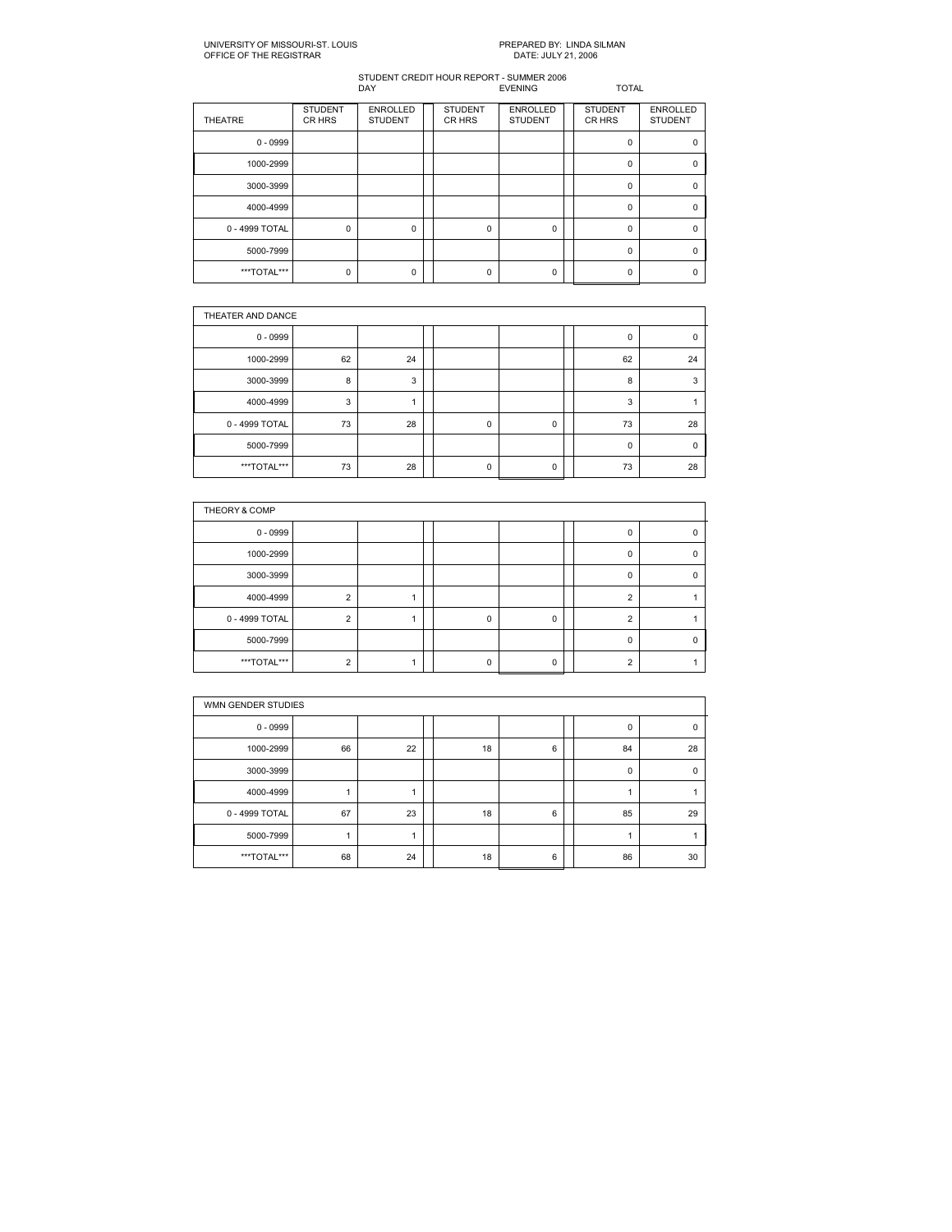### UNIVERSITY OF MISSOURI-ST. LOUIS PARED BY: LINDA SILMAN OFFICE OF THE REGISTRARED BY: LINDA SILMAN OFFICE OF THE REGISTRAR

| <b>ACCOUNTING</b> |    |             |             |           |          |             |
|-------------------|----|-------------|-------------|-----------|----------|-------------|
| $0 - 0999$        |    |             |             |           | $\Omega$ | $\Omega$    |
| 1000-2999         |    |             |             |           | 0        | C           |
| 3000-3999         |    |             |             |           | 0        | $\mathbf 0$ |
| 4000-4999         |    |             |             |           | $\Omega$ | $\Omega$    |
| 0 - 4999 TOTAL    | 0  | $\mathbf 0$ | $\mathbf 0$ | $\pmb{0}$ | 0        | $\mathbf 0$ |
| 5000-7999         | 45 | 15          |             |           | 45       | 15          |
| ***TOTAL***       | 45 | 15          | $\Omega$    | 0         | 45       | 15          |

|                | <b>BUSINESS ADMINISTRATION</b> |     |  |      |     |  |      |      |  |  |  |  |
|----------------|--------------------------------|-----|--|------|-----|--|------|------|--|--|--|--|
| $0 - 0999$     |                                |     |  |      |     |  | 0    | 0    |  |  |  |  |
| 1000-2999      | 123                            | 41  |  | 480  | 160 |  | 603  | 201  |  |  |  |  |
| 3000-3999      | 1467                           | 489 |  | 1647 | 549 |  | 3114 | 1038 |  |  |  |  |
| 4000-4999      | 156                            | 96  |  | 102  | 67  |  | 258  | 163  |  |  |  |  |
| 0 - 4999 TOTAL | 1746                           | 626 |  | 2229 | 776 |  | 3975 | 1402 |  |  |  |  |
| 5000-7999      | 402                            | 136 |  |      |     |  | 402  | 136  |  |  |  |  |
| ***TOTAL***    | 2148                           | 762 |  | 2229 | 776 |  | 4377 | 1538 |  |  |  |  |

| <b>FINANCE</b> | <b>STUDENT</b><br>CR HRS | <b>ENROLLED</b><br><b>STUDENT</b> | <b>STUDENT</b><br>CR HRS | <b>ENROLLED</b><br><b>STUDENT</b> | <b>STUDENT</b><br>CR HRS | <b>ENROLLED</b><br><b>STUDENT</b> |
|----------------|--------------------------|-----------------------------------|--------------------------|-----------------------------------|--------------------------|-----------------------------------|
| $0 - 0999$     |                          |                                   |                          |                                   | 0                        | $\mathbf 0$                       |
| 1000-2999      |                          |                                   |                          |                                   | $\Omega$                 | $\Omega$                          |
| 3000-3999      |                          |                                   |                          |                                   | 0                        | $\mathbf 0$                       |
| 4000-4999      |                          |                                   |                          |                                   | 0                        | $\Omega$                          |
| 0 - 4999 TOTAL | 0                        | $\Omega$                          | $\Omega$                 | 0                                 | $\Omega$                 | $\Omega$                          |
| 5000-7999      | 97                       | 33                                |                          |                                   | 97                       | 33                                |
| ***TOTAL***    | 97                       | 33                                | $\Omega$                 | $\Omega$                          | 97                       | 33                                |

| <b>INFO SYSTEMS</b> | <b>STUDENT</b><br>CR HRS | <b>ENROLLED</b><br><b>STUDENT</b> | <b>STUDENT</b><br>CR HRS | <b>ENROLLED</b><br><b>STUDENT</b> | <b>STUDENT</b><br>CR HRS | <b>ENROLLED</b><br><b>STUDENT</b> |
|---------------------|--------------------------|-----------------------------------|--------------------------|-----------------------------------|--------------------------|-----------------------------------|
| $0 - 0999$          |                          |                                   |                          |                                   | 0                        | 0                                 |
| 1000-2999           |                          |                                   |                          |                                   | 0                        | $\Omega$                          |
| 3000-3999           |                          |                                   |                          |                                   | $\Omega$                 | $\Omega$                          |
| 4000-4999           |                          |                                   |                          |                                   | 0                        | $\Omega$                          |
| 0 - 4999 TOTAL      | $\mathbf 0$              | $\Omega$                          | $\Omega$                 | 0                                 | $\Omega$                 | $\Omega$                          |
| 5000-7999           | 168                      | 56                                |                          |                                   | 168                      | 56                                |
| ***TOTAL***         | 168                      | 56                                | $\mathbf 0$              | 0                                 | 168                      | 56                                |

| LOG & OM       | <b>STUDENT</b><br>CR HRS | <b>ENROLLED</b><br><b>STUDENT</b> | <b>STUDENT</b><br>CR HRS | <b>ENROLLED</b><br><b>STUDENT</b> | <b>STUDENT</b><br>CR HRS | <b>ENROLLED</b><br><b>STUDENT</b> |
|----------------|--------------------------|-----------------------------------|--------------------------|-----------------------------------|--------------------------|-----------------------------------|
| $0 - 0999$     |                          |                                   |                          |                                   | 0                        | $\mathbf 0$                       |
| 1000-2999      |                          |                                   |                          |                                   | $\Omega$                 | $\Omega$                          |
| 3000-3999      |                          |                                   |                          |                                   | $\Omega$                 | $\Omega$                          |
| 4000-4999      |                          |                                   |                          |                                   | 0                        | $\mathbf 0$                       |
| 0 - 4999 TOTAL | 0                        | $\Omega$                          | $\mathbf 0$              | 0                                 | $\Omega$                 | $\Omega$                          |
| 5000-7999      | 178                      | 60                                |                          |                                   | 178                      | 60                                |
| ***TOTAL***    | 178                      | 60                                | $\mathbf 0$              | 0                                 | 178                      | 60                                |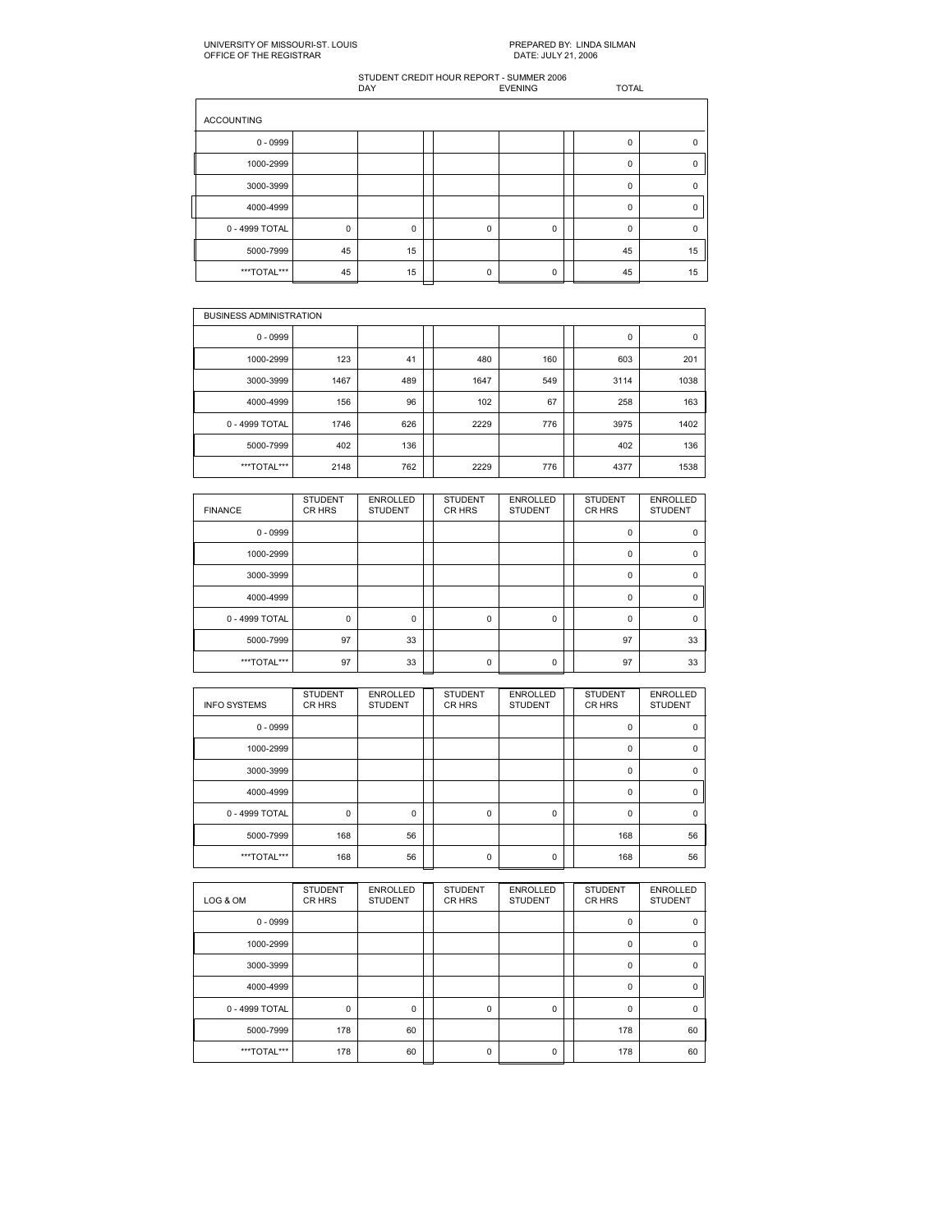| UNIVERSITY OF MISSOURI-ST. LOUIS<br>OFFICE OF ADMISSIONS AND RECORDS |             |             | PREPARED BY: LINDA SILMAN<br>DATE: JULY 21, 2006 |                                          |                |  |              |             |  |
|----------------------------------------------------------------------|-------------|-------------|--------------------------------------------------|------------------------------------------|----------------|--|--------------|-------------|--|
| <b>MANAGEMENT</b>                                                    |             | <b>DAY</b>  |                                                  | STUDENT CREDIT HOUR REPORT - SUMMER 2006 | <b>EVENING</b> |  | <b>TOTAL</b> |             |  |
| $0 - 0999$                                                           |             |             |                                                  |                                          |                |  | $\mathbf 0$  | $\mathbf 0$ |  |
| 1000-2999                                                            |             |             |                                                  |                                          |                |  | 0            | $\mathbf 0$ |  |
| 3000-3999                                                            |             |             |                                                  |                                          |                |  | $\Omega$     | $\mathbf 0$ |  |
| 4000-4999                                                            |             |             |                                                  |                                          |                |  | 0            | $\pmb{0}$   |  |
| 0 - 4999 TOTAL                                                       | $\mathbf 0$ | $\mathbf 0$ |                                                  | $\mathbf 0$                              | $\mathbf 0$    |  | $\mathbf 0$  | $\mathbf 0$ |  |
| 5000-7999                                                            | 42          | 14          |                                                  |                                          |                |  | 42           | 14          |  |
| ***TOTAL***                                                          | 42          | 14          |                                                  | $\mathbf 0$                              | $\mathbf 0$    |  | 42           | 14          |  |
| MANAGEMENT INFORMATION SYSTEMS                                       |             |             |                                                  |                                          |                |  |              |             |  |
| $0 - 0999$                                                           |             |             |                                                  |                                          |                |  | $\mathbf 0$  | $\pmb{0}$   |  |
| 1000-2999                                                            |             |             |                                                  |                                          |                |  | 0            | $\mathbf 0$ |  |
| 3000-3999                                                            |             |             |                                                  |                                          |                |  | 0            | $\mathbf 0$ |  |
| 4000-4999                                                            |             |             |                                                  |                                          |                |  | $\Omega$     | $\mathbf 0$ |  |
| 0 - 4999 TOTAL                                                       | 0           | $\mathbf 0$ |                                                  | $\Omega$                                 | 0              |  | 0            | $\mathbf 0$ |  |
| 5000-7999                                                            |             |             |                                                  |                                          |                |  | $\mathbf 0$  | $\pmb{0}$   |  |
| ***TOTAL***                                                          | 0           | $\mathbf 0$ |                                                  | 0                                        | $\mathbf 0$    |  | 0            | $\mathbf 0$ |  |
| <b>MARKETING</b>                                                     |             |             |                                                  |                                          |                |  |              |             |  |
| $0 - 0999$                                                           |             |             |                                                  |                                          |                |  | $\mathbf 0$  | $\mathbf 0$ |  |
| 1000-2999                                                            |             |             |                                                  |                                          |                |  | 0            | $\pmb{0}$   |  |
|                                                                      |             |             |                                                  |                                          |                |  |              |             |  |

3000-3999 | | | | | | | | 0 | 0 | 4000-4999 | | | | | | | | | | 0 | 0 | 0 4999 TOTAL 0 0 0 0 0 0 5000-7999 | 111 | 37 | | | | 111 | 37 | \*\*\*TOTAL\*\*\* 111 111 37 0 0 111 37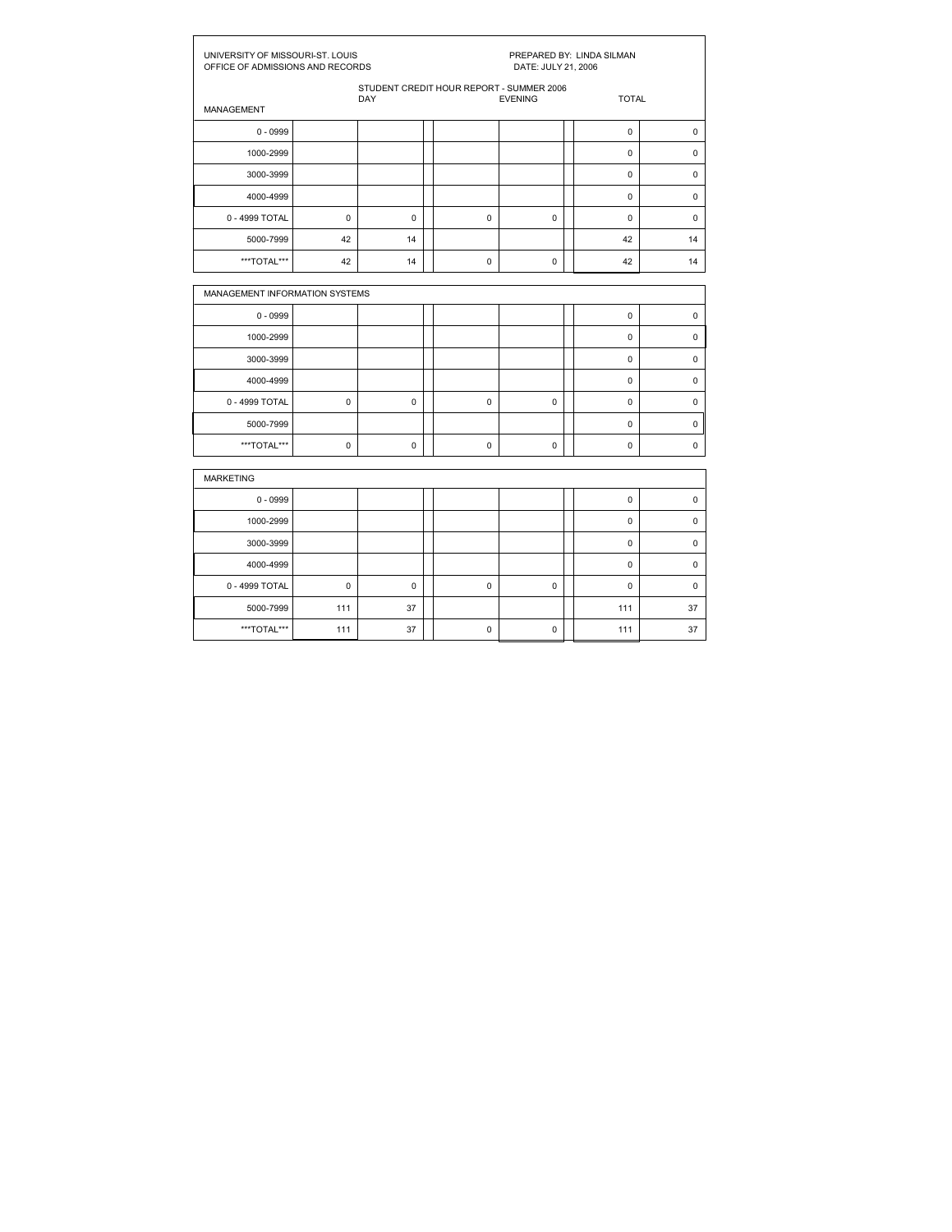| <b>ADULT</b><br><b>EDUCATION</b> | <b>STUDENT</b><br>CR HRS | <b>ENROLLED</b><br><b>STUDENT</b> | <b>STUDENT</b><br>CR HRS | <b>ENROLLED</b><br><b>STUDENT</b> | <b>STUDENT</b><br>CR HRS | <b>ENROLLED</b><br><b>STUDENT</b> |
|----------------------------------|--------------------------|-----------------------------------|--------------------------|-----------------------------------|--------------------------|-----------------------------------|
| $0 - 0999$                       |                          |                                   |                          |                                   | $\mathbf 0$              | $\Omega$                          |
| 1000-2999                        |                          |                                   |                          |                                   | $\mathbf 0$              | $\mathbf 0$                       |
| 3000-3999                        |                          |                                   |                          |                                   | $\mathbf 0$              | $\Omega$                          |
| 4000-4999                        |                          |                                   |                          |                                   | $\Omega$                 | $\Omega$                          |
| 0 - 4999 TOTAL                   | 0                        | 0                                 | $\mathbf 0$              | 0                                 | $\mathbf 0$              | $\Omega$                          |
| 5000-7999                        | 86                       | 28                                |                          |                                   | 86                       | 28                                |
| ***TOTAL***                      | 86                       | 28                                | $\Omega$                 | 0                                 | 86                       | 28                                |

|                | <b>COUNSELOR EDUCATION</b> |     |  |   |          |  |          |     |  |  |  |
|----------------|----------------------------|-----|--|---|----------|--|----------|-----|--|--|--|
| $0 - 0999$     |                            |     |  |   |          |  | 0        |     |  |  |  |
| 1000-2999      |                            |     |  |   |          |  | 0        | 0   |  |  |  |
| 3000-3999      |                            |     |  |   |          |  | 0        |     |  |  |  |
| 4000-4999      |                            |     |  |   |          |  | $\Omega$ | 0   |  |  |  |
| 0 - 4999 TOTAL | $\mathbf 0$                | 0   |  | 0 | 0        |  | $\Omega$ | 0   |  |  |  |
| 5000-7999      | 457                        | 156 |  |   |          |  | 457      | 156 |  |  |  |
| ***TOTAL***    | 457                        | 156 |  | 0 | $\Omega$ |  | 457      | 156 |  |  |  |

|                | EARLY CHILDHOOD EDUCATION |                |  |    |   |  |          |          |  |  |  |
|----------------|---------------------------|----------------|--|----|---|--|----------|----------|--|--|--|
| $0 - 0999$     |                           |                |  |    |   |  | 0        | 0        |  |  |  |
| 1000-2999      |                           |                |  |    |   |  | $\Omega$ | $\Omega$ |  |  |  |
| 3000-3999      | 51                        | 31             |  | 18 | 6 |  | 69       | 37       |  |  |  |
| 4000-4999      |                           |                |  |    |   |  | $\Omega$ | $\Omega$ |  |  |  |
| 0 - 4999 TOTAL | 51                        | 31             |  | 18 | 6 |  | 69       | 37       |  |  |  |
| 5000-7999      | 6                         | $\overline{2}$ |  |    |   |  | 6        | $\Omega$ |  |  |  |
| ***TOTAL***    | 57                        | 33             |  | 18 | 6 |  | 75       | 39       |  |  |  |

| <b>EDUCATION</b> |     |    |  |             |   |  |             |          |  |  |  |
|------------------|-----|----|--|-------------|---|--|-------------|----------|--|--|--|
| $0 - 0999$       |     |    |  |             |   |  | 0           | 0        |  |  |  |
| 1000-2999        | 15  | 10 |  |             |   |  | 15          | 10       |  |  |  |
| 3000-3999        |     |    |  |             |   |  | $\mathbf 0$ | $\Omega$ |  |  |  |
| 4000-4999        |     |    |  |             |   |  | $\mathbf 0$ | $\Omega$ |  |  |  |
| 0 - 4999 TOTAL   | 15  | 10 |  | $\mathbf 0$ | 0 |  | 15          | 10       |  |  |  |
| 5000-7999        | 107 | 39 |  |             |   |  | 107         | 39       |  |  |  |
| ***TOTAL***      | 122 | 49 |  | $\mathbf 0$ | 0 |  | 122         | 49       |  |  |  |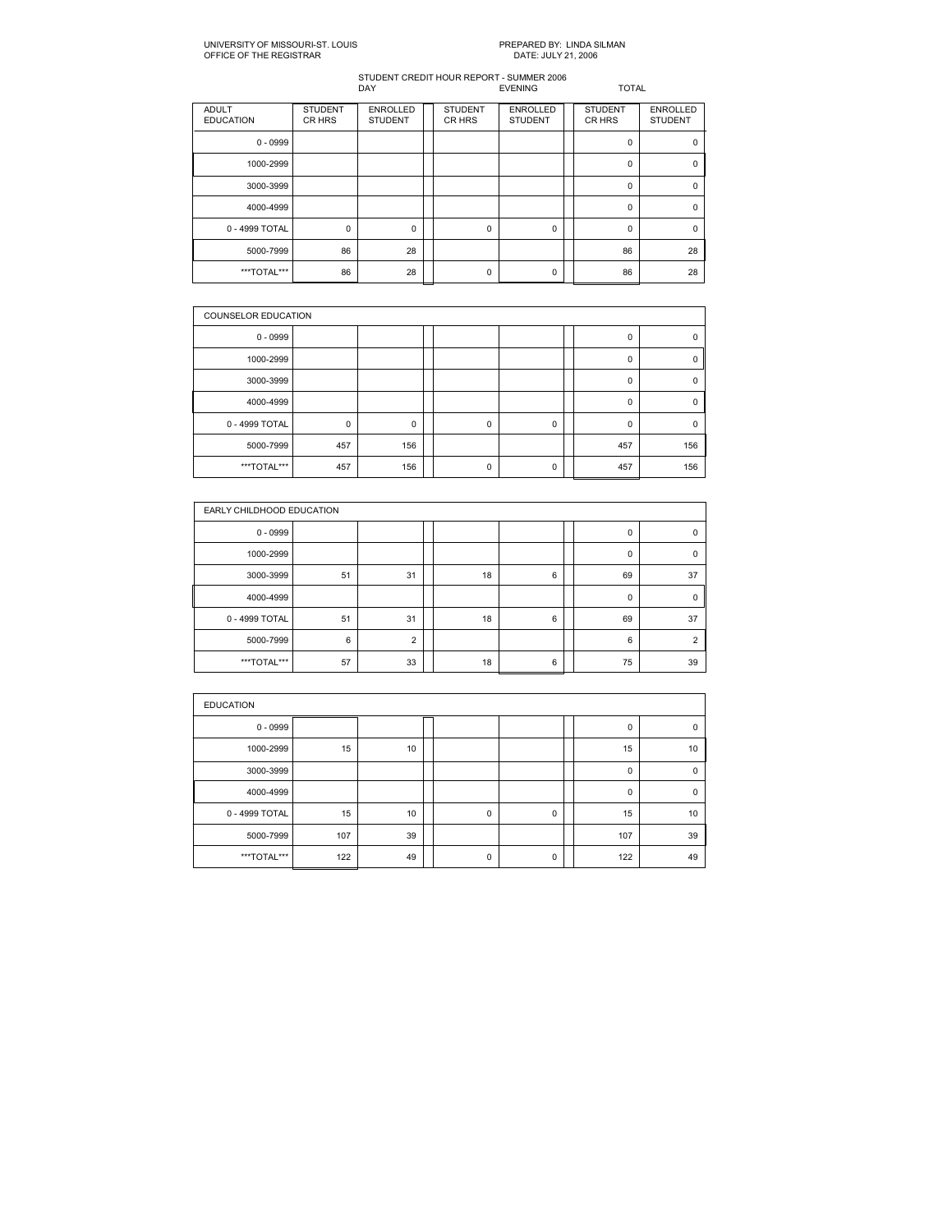| <b>EDUCATIONAL</b><br><b>ADMINISTRATION</b> | <b>STUDENT</b><br>CR HRS | <b>ENROLLED</b><br><b>STUDENT</b> | <b>STUDENT</b><br>CR HRS | <b>ENROLLED</b><br><b>STUDENT</b> | <b>STUDENT</b><br>CR HRS | <b>ENROLLED</b><br><b>STUDENT</b> |
|---------------------------------------------|--------------------------|-----------------------------------|--------------------------|-----------------------------------|--------------------------|-----------------------------------|
| $0 - 0999$                                  |                          |                                   |                          |                                   | $\Omega$                 | n                                 |
| 1000-2999                                   |                          |                                   |                          |                                   | $\Omega$                 | $\Omega$                          |
| 3000-3999                                   |                          |                                   |                          |                                   | $\Omega$                 | $\Omega$                          |
| 4000-4999                                   |                          |                                   |                          |                                   | $\Omega$                 | $\Omega$                          |
| 0 - 4999 TOTAL                              | 0                        | 0                                 | 0                        | $\mathbf 0$                       | $\Omega$                 | $\Omega$                          |
| 5000-7999                                   | 396                      | 132                               |                          |                                   | 396                      | 132                               |
| ***TOTAL***                                 | 396                      | 132                               | $\Omega$                 | 0                                 | 396                      | 132                               |

|                | EDUCATIONAL FOUNDATIONS |    |  |             |   |  |          |          |  |  |  |
|----------------|-------------------------|----|--|-------------|---|--|----------|----------|--|--|--|
| $0 - 0999$     |                         |    |  |             |   |  | 0        | $\Omega$ |  |  |  |
| 1000-2999      |                         |    |  |             |   |  | 0        | n        |  |  |  |
| 3000-3999      |                         |    |  |             |   |  | 0        | $\Omega$ |  |  |  |
| 4000-4999      |                         |    |  |             |   |  | 0        |          |  |  |  |
| 0 - 4999 TOTAL | $\mathbf 0$             | 0  |  | $\mathbf 0$ | 0 |  | $\Omega$ | $\Omega$ |  |  |  |
| 5000-7999      | 33                      | 11 |  |             |   |  | 33       | 11       |  |  |  |
| ***TOTAL***    | 33                      | 11 |  | $\Omega$    | 0 |  | 33       | 11       |  |  |  |

|                | EDUCATIONAL PSYCHOLOGY |    |  |   |                |  |     |          |  |  |  |
|----------------|------------------------|----|--|---|----------------|--|-----|----------|--|--|--|
| $0 - 0999$     |                        |    |  |   |                |  | 0   | $\Omega$ |  |  |  |
| 1000-2999      |                        |    |  | 3 |                |  | 3   |          |  |  |  |
| 3000-3999      | 24                     | 8  |  | 6 | $\overline{2}$ |  | 30  | 10       |  |  |  |
| 4000-4999      |                        |    |  |   |                |  | 0   | $\Omega$ |  |  |  |
| 0 - 4999 TOTAL | 24                     | 8  |  | 9 | 3              |  | 33  | 11       |  |  |  |
| 5000-7999      | 237                    | 68 |  |   |                |  | 237 | 68       |  |  |  |
| ***TOTAL***    | 261                    | 76 |  | 9 | 3              |  | 270 | 79       |  |  |  |

|                | EDUCATIONAL RESEARCH |    |  |          |   |  |             |          |  |  |  |
|----------------|----------------------|----|--|----------|---|--|-------------|----------|--|--|--|
| $0 - 0999$     |                      |    |  |          |   |  | 0           | 0        |  |  |  |
| 1000-2999      |                      |    |  |          |   |  | $\Omega$    | $\Omega$ |  |  |  |
| 3000-3999      |                      |    |  |          |   |  | $\Omega$    | $\Omega$ |  |  |  |
| 4000-4999      |                      |    |  |          |   |  | $\mathbf 0$ | $\Omega$ |  |  |  |
| 0 - 4999 TOTAL | 0                    | 0  |  | $\Omega$ | 0 |  | $\Omega$    | $\Omega$ |  |  |  |
| 5000-7999      | 210                  | 70 |  |          |   |  | 210         | 70       |  |  |  |
| ***TOTAL***    | 210                  | 70 |  | $\Omega$ | 0 |  | 210         | 70       |  |  |  |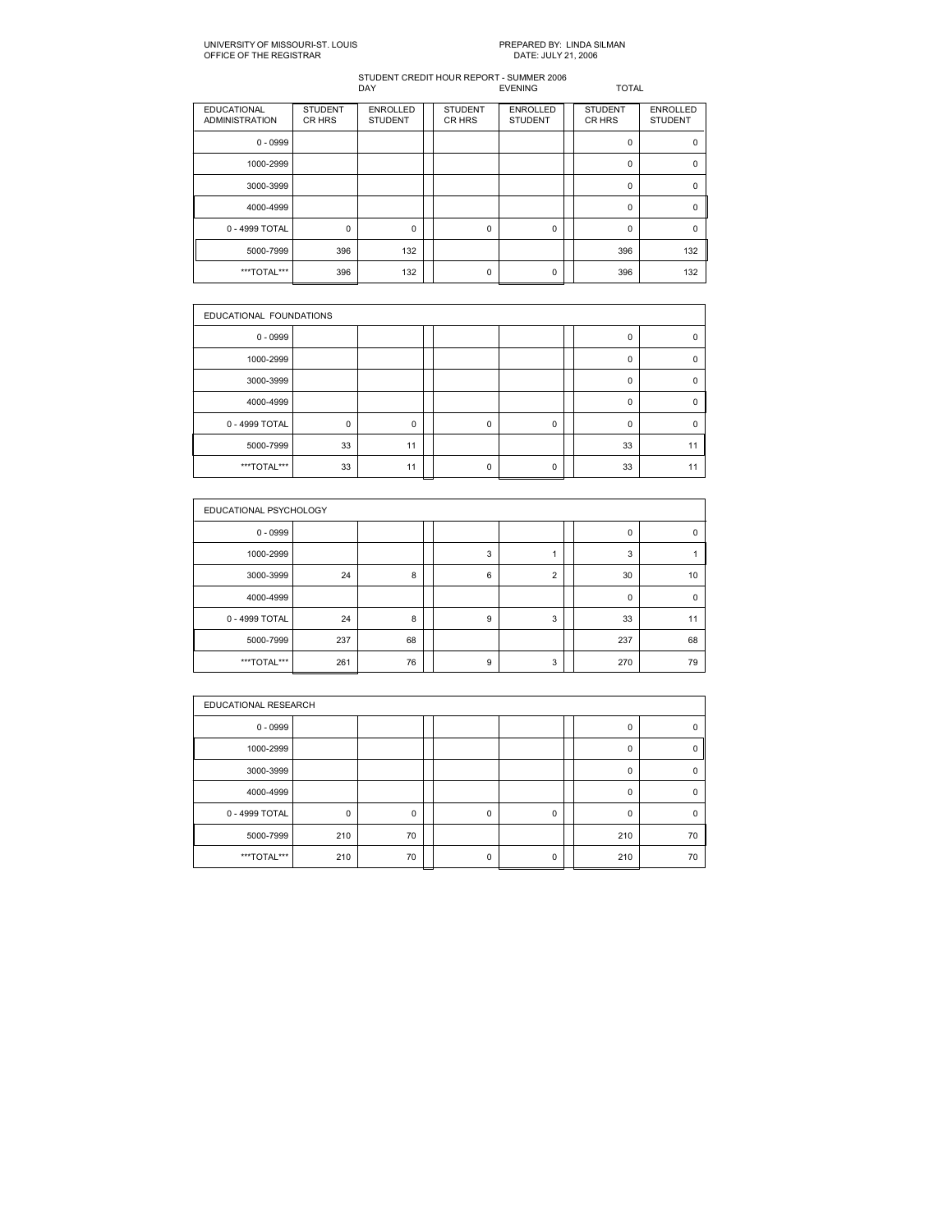### UNIVERSITY OF MISSOURIST. LOUIS PREPARED BY: LINDA SILMAN OFFICE OF ADMISSIONS AND RECORDS

| <b>EDUCATIONAL</b><br><b>TECHNOLOGY</b> | <b>STUDENT</b><br>CR HRS | <b>ENROLLED</b><br><b>STUDENT</b> | <b>STUDENT</b><br>CR HRS | <b>ENROLLED</b><br><b>STUDENT</b> | <b>STUDENT</b><br>CR HRS | <b>ENROLLED</b><br><b>STUDENT</b> |
|-----------------------------------------|--------------------------|-----------------------------------|--------------------------|-----------------------------------|--------------------------|-----------------------------------|
| $0 - 0999$                              |                          |                                   |                          |                                   | $\Omega$                 | $\Omega$                          |
| 1000-2999                               |                          |                                   |                          |                                   | 0                        | 0                                 |
| 3000-3999                               |                          |                                   |                          |                                   | $\Omega$                 | $\Omega$                          |
| 4000-4999                               |                          |                                   |                          |                                   | $\Omega$                 | $\Omega$                          |
| 0 - 4999 TOTAL                          | 0                        | 0                                 | 0                        | 0                                 | 0                        | $\Omega$                          |
| 5000-7999                               | 65                       | 22                                |                          |                                   | 65                       | 22                                |
| ***TOTAL***                             | 65                       | 22                                | 0                        | 0                                 | 65                       | 22                                |

|                | ELEMENTARY EDUCATION |     |  |    |    |  |     |             |  |  |  |
|----------------|----------------------|-----|--|----|----|--|-----|-------------|--|--|--|
| $0 - 0999$     |                      |     |  |    |    |  | 0   | $\mathbf 0$ |  |  |  |
| 1000-2999      |                      |     |  |    |    |  | 0   | $\mathbf 0$ |  |  |  |
| 3000-3999      | 303                  | 101 |  | 66 | 22 |  | 369 | 123         |  |  |  |
| 4000-4999      | 102                  | 34  |  | 27 | 9  |  | 129 | 43          |  |  |  |
| 0 - 4999 TOTAL | 405                  | 135 |  | 93 | 31 |  | 498 | 166         |  |  |  |
| 5000-7999      | 285                  | 95  |  |    |    |  | 285 | 95          |  |  |  |
| ***TOTAL***    | 690                  | 230 |  | 93 | 31 |  | 783 | 261         |  |  |  |

| <b>HIGHER ED</b> |    |    |  |             |             |  |          |             |  |  |
|------------------|----|----|--|-------------|-------------|--|----------|-------------|--|--|
| $0 - 0999$       |    |    |  |             |             |  | $\Omega$ | $\mathbf 0$ |  |  |
| 1000-2999        |    |    |  |             |             |  | 0        | 0           |  |  |
| 3000-3999        |    |    |  |             |             |  | $\Omega$ | $\Omega$    |  |  |
| 4000-4999        |    |    |  |             |             |  | 0        | $\mathbf 0$ |  |  |
| 0 - 4999 TOTAL   | 0  | 0  |  | $\mathbf 0$ | 0           |  | 0        | $\mathbf 0$ |  |  |
| 5000-7999        | 87 | 29 |  |             |             |  | 87       | 29          |  |  |
| ***TOTAL***      | 87 | 29 |  | $\mathbf 0$ | $\mathbf 0$ |  | 87       | 29          |  |  |

| MIDDLE ED      |             |   |          |   |          |          |
|----------------|-------------|---|----------|---|----------|----------|
| $0 - 0999$     |             |   |          |   | 0        | $\Omega$ |
| 1000-2999      |             |   |          |   | $\Omega$ | 0        |
| 3000-3999      |             |   |          |   | $\Omega$ | $\Omega$ |
| 4000-4999      |             |   |          |   | $\Omega$ | $\Omega$ |
| 0 - 4999 TOTAL | $\mathbf 0$ | 0 | $\Omega$ | 0 | $\Omega$ | $\Omega$ |
| 5000-7999      |             |   |          |   | $\Omega$ | $\Omega$ |
| ***TOTAL***    | $\mathbf 0$ | 0 | $\Omega$ | 0 | U        | $\Omega$ |

| PHYSICAL EDUCATION |     |    |  |             |   |  |              |          |  |  |
|--------------------|-----|----|--|-------------|---|--|--------------|----------|--|--|
| $0 - 0999$         |     |    |  |             |   |  | 0            | $\Omega$ |  |  |
| 1000-2999          | 232 | 69 |  |             |   |  | 232          | 69       |  |  |
| 3000-3999          |     |    |  |             |   |  | $\mathbf{0}$ | $\Omega$ |  |  |
| 4000-4999          |     |    |  |             |   |  | $\mathbf{0}$ | $\Omega$ |  |  |
| 0 - 4999 TOTAL     | 232 | 69 |  | $\mathbf 0$ | 0 |  | 232          | 69       |  |  |
| 5000-7999          | 20  | 7  |  |             |   |  | 20           | -        |  |  |
| ***TOTAL***        | 252 | 76 |  | $\mathbf 0$ | 0 |  | 252          | 76       |  |  |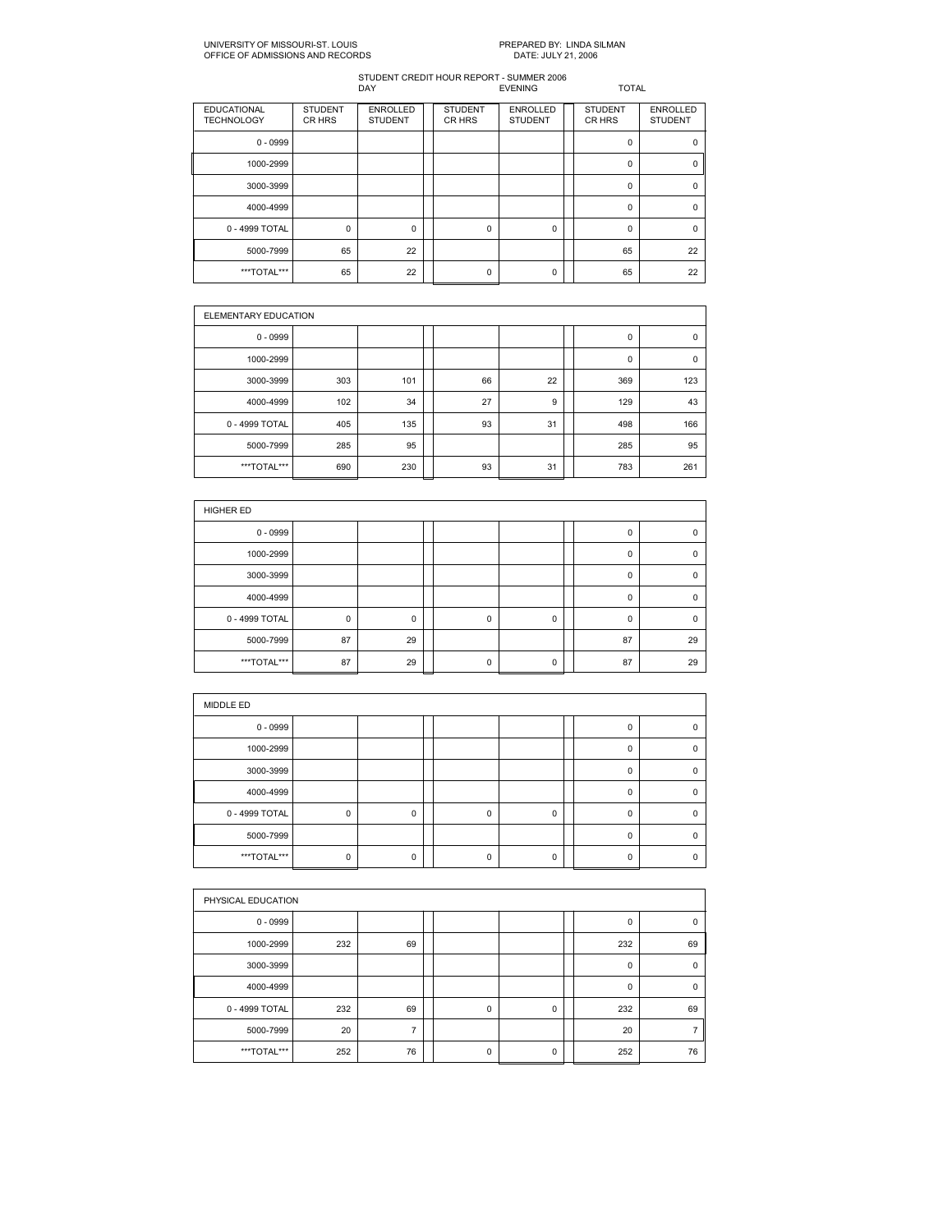### UNIVERSITY OF MISSOURIST. LOUIS PREPARED BY: LINDA SILMAN OFFICE OF ADMISSIONS AND RECORDS

| <b>SECONDARY</b><br><b>EDUCATION</b> | <b>STUDENT</b><br>CR HRS | <b>ENROLLED</b><br><b>STUDENT</b> | <b>STUDENT</b><br>CR HRS | <b>ENROLLED</b><br><b>STUDENT</b> | <b>STUDENT</b><br>CR HRS | <b>ENROLLED</b><br><b>STUDENT</b> |
|--------------------------------------|--------------------------|-----------------------------------|--------------------------|-----------------------------------|--------------------------|-----------------------------------|
| $0 - 0999$                           |                          |                                   |                          |                                   | 0                        | $\mathbf 0$                       |
| 1000-2999                            |                          |                                   |                          |                                   | $\Omega$                 | $\Omega$                          |
| 3000-3999                            |                          |                                   |                          |                                   | $\Omega$                 | $\Omega$                          |
| 4000-4999                            |                          |                                   |                          |                                   | $\Omega$                 | $\Omega$                          |
| 0 - 4999 TOTAL                       | $\mathbf 0$              | $\Omega$                          | $\Omega$                 | 0                                 | $\Omega$                 | $\Omega$                          |
| 5000-7999                            | 96                       | 32                                |                          |                                   | 96                       | 32                                |
| ***TOTAL***                          | 96                       | 32                                | $\Omega$                 | 0                                 | 96                       | 32                                |

| <b>SPECIAL</b><br><b>EDUCATION</b> | <b>STUDENT</b><br>CR HRS | <b>ENROLLED</b><br><b>STUDENT</b> | <b>STUDENT</b><br>CR HRS | <b>ENROLLED</b><br><b>STUDENT</b> | <b>STUDENT</b><br>CR HRS | <b>ENROLLED</b><br><b>STUDENT</b> |
|------------------------------------|--------------------------|-----------------------------------|--------------------------|-----------------------------------|--------------------------|-----------------------------------|
| $0 - 0999$                         |                          |                                   |                          |                                   | 0                        | 0                                 |
| 1000-2999                          |                          |                                   |                          |                                   | $\mathbf 0$              | $\mathbf 0$                       |
| 3000-3999                          |                          |                                   |                          |                                   | $\mathbf 0$              | $\Omega$                          |
| 4000-4999                          | 39                       | 13                                | 12                       | 4                                 | 51                       | 17                                |
| 0 - 4999 TOTAL                     | 39                       | 13                                | 12                       | 4                                 | 51                       | 17                                |
| 5000-7999                          | 113                      | 39                                |                          |                                   | 113                      | 39                                |
| ***TOTAL***                        | 152                      | 52                                | 12                       | 4                                 | 164                      | 56                                |

| <b>TEACHER</b><br><b>EDUCATION</b> | <b>STUDENT</b><br>CR HRS | <b>ENROLLED</b><br><b>STUDENT</b> | <b>STUDENT</b><br>CR HRS | <b>ENROLLED</b><br><b>STUDENT</b> | <b>STUDENT</b><br>CR HRS | <b>ENROLLED</b><br><b>STUDENT</b> |
|------------------------------------|--------------------------|-----------------------------------|--------------------------|-----------------------------------|--------------------------|-----------------------------------|
| $0 - 0999$                         |                          |                                   |                          |                                   | $\mathbf 0$              | 0                                 |
| 1000-2999                          | 237                      | 79                                | 9                        | 3                                 | 246                      | 82                                |
| 3000-3999                          | 357                      | 119                               | 144                      | 48                                | 501                      | 167                               |
| 4000-4999                          |                          |                                   | 96                       | 32                                | 96                       | 32                                |
| 0 - 4999 TOTAL                     | 594                      | 198                               | 249                      | 83                                | 843                      | 281                               |
| 5000-7999                          | 699                      | 228                               |                          |                                   | 699                      | 228                               |
| ***TOTAL***                        | 1293                     | 426                               | 249                      | 83                                | 1542                     | 509                               |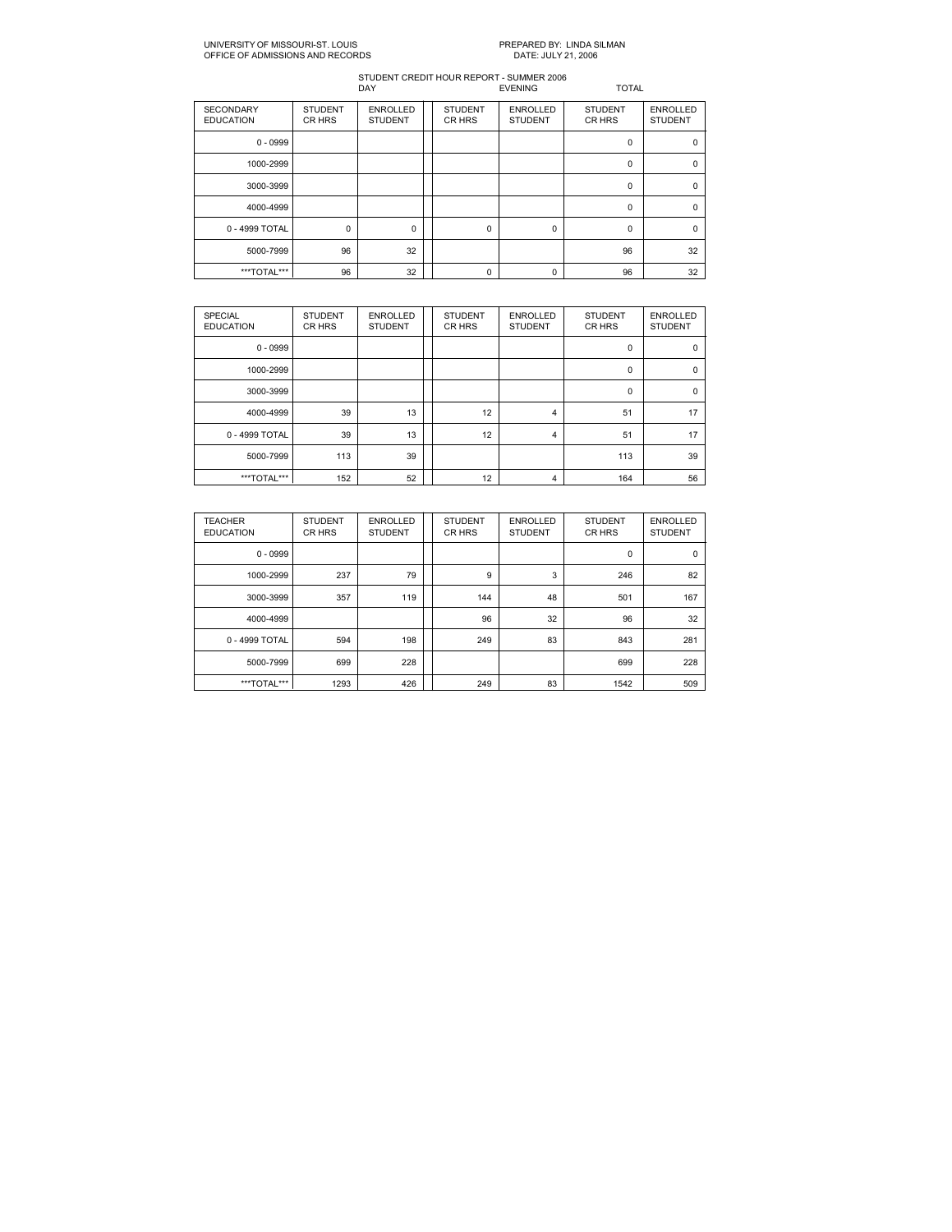## STUDENT CREDIT HOUR REPORT SUMMER 2006 DAY EVENING TOTAL

| $0 - 0999$<br>20<br>6<br>60<br>18                                     | <b>STUDENT</b><br><b>ENROLLED</b><br>CR HRS<br><b>STUDENT</b> |
|-----------------------------------------------------------------------|---------------------------------------------------------------|
|                                                                       | 78<br>26                                                      |
| 1000-2999<br>6438<br>2034<br>2466<br>767                              | 8904<br>2801                                                  |
| 3000-3999<br>1146<br>393<br>474<br>158                                | 1620<br>551                                                   |
| 4000-4999<br>183<br>622<br>207<br>514                                 | 390<br>1136                                                   |
| 0 - 4999 TOTAL<br>8158<br>2630<br>3580<br>1138                        | 11738<br>3768                                                 |
| 5000-7999<br>936<br>353<br>0<br>0                                     | 936<br>353                                                    |
| ***TOTAL***<br>9094<br>2983<br>3580<br>1138                           | 12674<br>4121                                                 |
| $\star\star$<br>234<br>73<br>54<br>18<br>TOTAL COLLEGE<br>OF BUSINESS | 288<br>91                                                     |
| $\mathsf 0$<br>$0 - 0999$<br>0<br>0<br>0                              | 0<br>0                                                        |
| 1000-2999<br>123<br>480<br>160<br>41                                  | 201<br>603                                                    |
| 3000-3999<br>1467<br>489<br>1647<br>549                               | 3114<br>1038                                                  |
| 4000-4999<br>156<br>96<br>102<br>67                                   | 258<br>163                                                    |
| 0 - 4999 TOTAL<br>1746<br>626<br>2229<br>776                          | 3975<br>1402                                                  |
| 5000-7999<br>351<br>0<br>1043<br>0                                    | 1043<br>351                                                   |
| ***TOTAL***<br>2789<br>977<br>2229<br>776                             | 5018<br>1753                                                  |
| $\star\star$<br>0<br>0                                                | 0<br>0                                                        |
| TOTAL COLLEGE<br>OF EDUCATION                                         |                                                               |
| $0 - 0999$<br>0<br>0<br>0<br>0                                        | 0<br>0                                                        |
| 1000-2999<br>484<br>158<br>12<br>4                                    | 496<br>162                                                    |
| 3000-3999<br>735<br>259<br>234<br>78                                  | 969<br>337                                                    |
| 4000-4999<br>141<br>47<br>135<br>45                                   | 276<br>92                                                     |
| 0 - 4999 TOTAL<br>1360<br>464<br>381<br>127                           | 1741<br>591                                                   |
| 5000-7999<br>2897<br>958<br>0<br>0                                    | 2897<br>958                                                   |
| ***TOTAL***<br>4257<br>1422<br>381<br>127                             | 4638<br>1549                                                  |
| $\star\star$<br>$\mathsf 0$<br>0                                      | 0<br>0                                                        |
| TOTAL COLLEGE<br>OF FINE ARTS                                         |                                                               |
| $0 - 0999$<br>0<br>0<br>0<br>0                                        | 0<br>0                                                        |
| 1000-2999<br>1409<br>473<br>162<br>54                                 | 1571<br>527                                                   |
| 84<br>458<br>146<br>28<br>3000-3999                                   | 542<br>174                                                    |
| 8<br>0<br>4000-4999<br>23<br>0                                        | 8<br>23                                                       |
| 0 - 4999 TOTAL<br>1890<br>627<br>246<br>82                            | 2136<br>709                                                   |
| 27<br>0<br>5000-7999<br>79<br>0                                       | 79<br>27                                                      |
| ***TOTAL***<br>1969<br>654<br>246<br>82                               | 2215<br>736                                                   |
| $\star\star$<br>$\pmb{0}$<br>24<br>8<br>0                             | 0<br>0                                                        |
| UMSL/WU ENGINEERING<br>8<br>PRE ENG INC<br>24                         | 24<br>8                                                       |
| $0 - 0999$                                                            | 0<br>0                                                        |
|                                                                       | 72<br>24                                                      |
| 1000-2999<br>24<br>72                                                 | 270<br>94                                                     |
| 3000-3999<br>270<br>94                                                |                                                               |
| 4000-4999<br>183<br>58                                                | 183<br>58                                                     |
| 0 - 4999 TOTAL<br>0<br>0<br>525<br>176                                | 525<br>176                                                    |
| 5000-7999                                                             | 0<br>0                                                        |

\*\* INCLUDING NURSING AND HEALTH STUDIES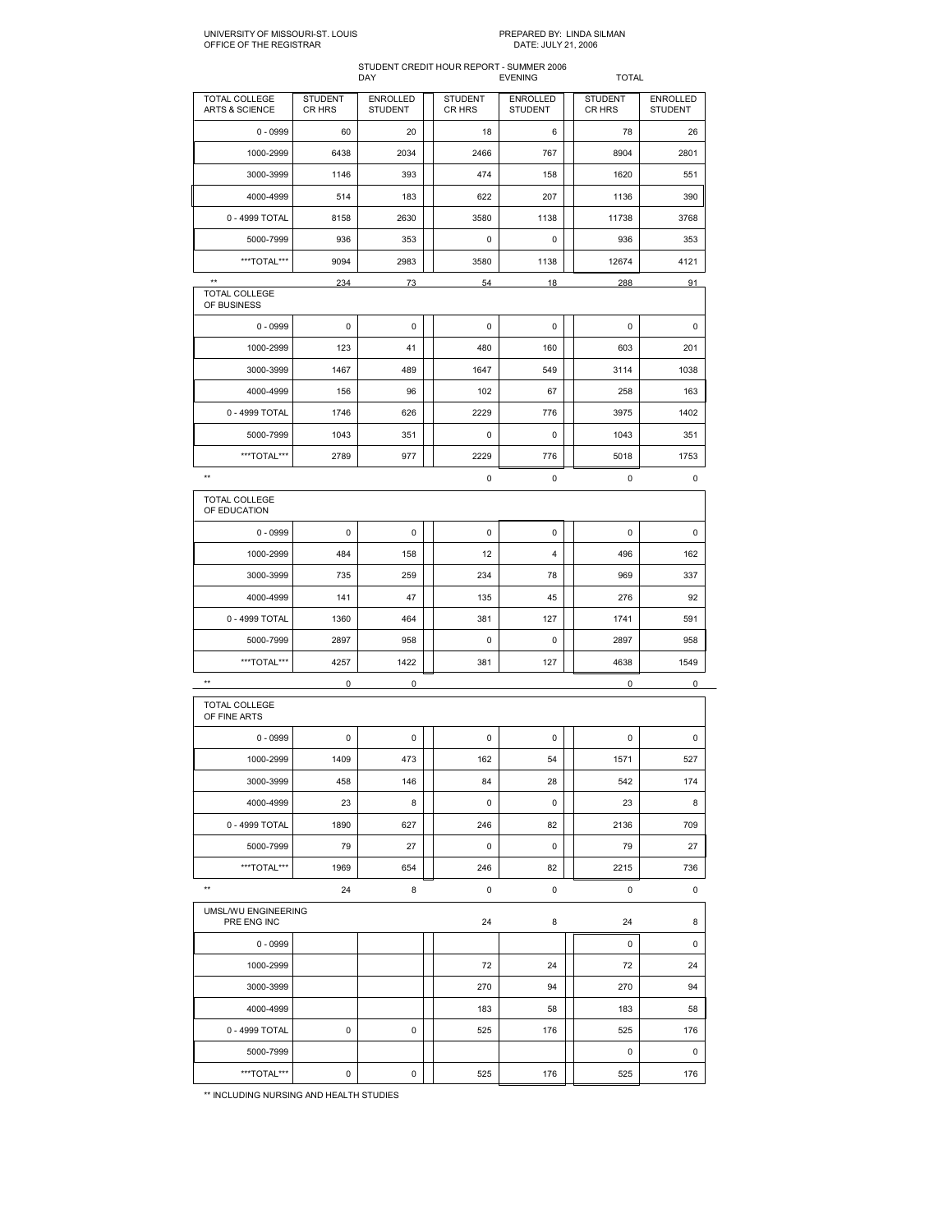# STUDENT CREDIT HOUR REPORT SUMMER 2006 DAY EVENING TOTAL

|                                  |                          | <b>UNI</b>                 |                          | ᄂ៴ᆫ៲៶៲៶៴                          | 1 V I AL                 |                                   |
|----------------------------------|--------------------------|----------------------------|--------------------------|-----------------------------------|--------------------------|-----------------------------------|
| TOTAL SCHOOL<br><b>NURSING</b>   | <b>STUDENT</b><br>CR HRS | ENROLLED<br><b>STUDENT</b> | <b>STUDENT</b><br>CR HRS | <b>ENROLLED</b><br><b>STUDENT</b> | <b>STUDENT</b><br>CR HRS | <b>ENROLLED</b><br><b>STUDENT</b> |
| $0 - 0999$                       |                          |                            |                          |                                   | $\mathbf 0$              | $\mathbf 0$                       |
| 1000-2999                        | 51                       | 17                         |                          |                                   | 51                       | 17                                |
| 3000-3999                        | 708                      | 196                        | 78                       | 26                                | 786                      | 222                               |
| 4000-4999                        | 599                      | 149                        | 132                      | 32                                | 731                      | 181                               |
| 0 - 4999 TOTAL                   | 1358                     | 362                        | 210                      | 58                                | 1568                     | 420                               |
| 5000-7999                        | 550                      | 163                        |                          |                                   | 550                      | 163                               |
| ***TOTAL***                      | 1908                     | 525                        | 210                      | 58                                | 2118                     | 583                               |
| $***$                            | 900                      | 224                        | 36                       | 12                                | 936                      | 236                               |
| <b>TOTAL</b><br><b>OPTOMETRY</b> |                          |                            |                          |                                   |                          |                                   |
| $0 - 0999$                       |                          |                            |                          |                                   | $\mathbf 0$              | $\pmb{0}$                         |
| 1000-2999                        |                          |                            |                          |                                   | $\mathbf 0$              | $\pmb{0}$                         |
| 3000-3999                        |                          |                            |                          |                                   | $\mathbf 0$              | $\mathbf 0$                       |
| 4000-4999                        |                          |                            |                          |                                   | $\mathbf 0$              | $\mathbf 0$                       |
| 0 - 4999 TOTAL                   | $\mathbf 0$              | $\mathbf 0$                | 0                        | $\mathbf 0$                       | $\mathbf 0$              | $\mathbf 0$                       |
|                                  | 639                      | 131                        |                          |                                   | 639                      | 131                               |
| 5000-8999                        |                          |                            |                          |                                   |                          |                                   |

| <b>GRADUATE</b> |     |    |             |             |          |             |
|-----------------|-----|----|-------------|-------------|----------|-------------|
| $0 - 0999$      |     |    |             |             | $\Omega$ | $\mathbf 0$ |
| 1000-2999       | 15  | 5  |             |             | 15       | 5           |
| 3000-3999       |     |    |             |             | 0        | 0           |
| 4000-4999       |     |    |             |             | 0        | $\Omega$    |
| 0 - 4999 TOTAL  | 15  | 5  | $\mathbf 0$ | $\mathbf 0$ | 15       | 5           |
| 5000-8999       | 142 | 58 |             |             | 142      | 58          |
| ***TOTAL***     | 157 | 63 | $\mathbf 0$ | $\mathbf 0$ | 157      | 63          |

| <b>TOTAL</b><br>MILITARY SCIENCE |          |          |          |          |             |          |
|----------------------------------|----------|----------|----------|----------|-------------|----------|
| $0 - 0999$                       |          |          |          |          | $\Omega$    | $\Omega$ |
| 1000-2999                        |          |          |          |          | $\mathbf 0$ | 0        |
| 3000-3999                        |          |          |          |          | $\Omega$    | $\Omega$ |
| 4000-4999                        |          |          |          |          | $\Omega$    | $\Omega$ |
| 0 - 4999 TOTAL                   | $\Omega$ | $\Omega$ | $\Omega$ | $\Omega$ | $\Omega$    | $\Omega$ |
| 5000-7999                        |          |          |          |          | $\Omega$    | $\Omega$ |
| ***TOTAL***                      | $\Omega$ | $\Omega$ | $\Omega$ | $\Omega$ | $\Omega$    | $\Omega$ |

\*\*\*COLLEGE OF NURSING & HEALTH STUDIES INCLUDED WITH NURSING \*\*\* \*\* INCLUDING NURSING AND HEALTH STUDIES